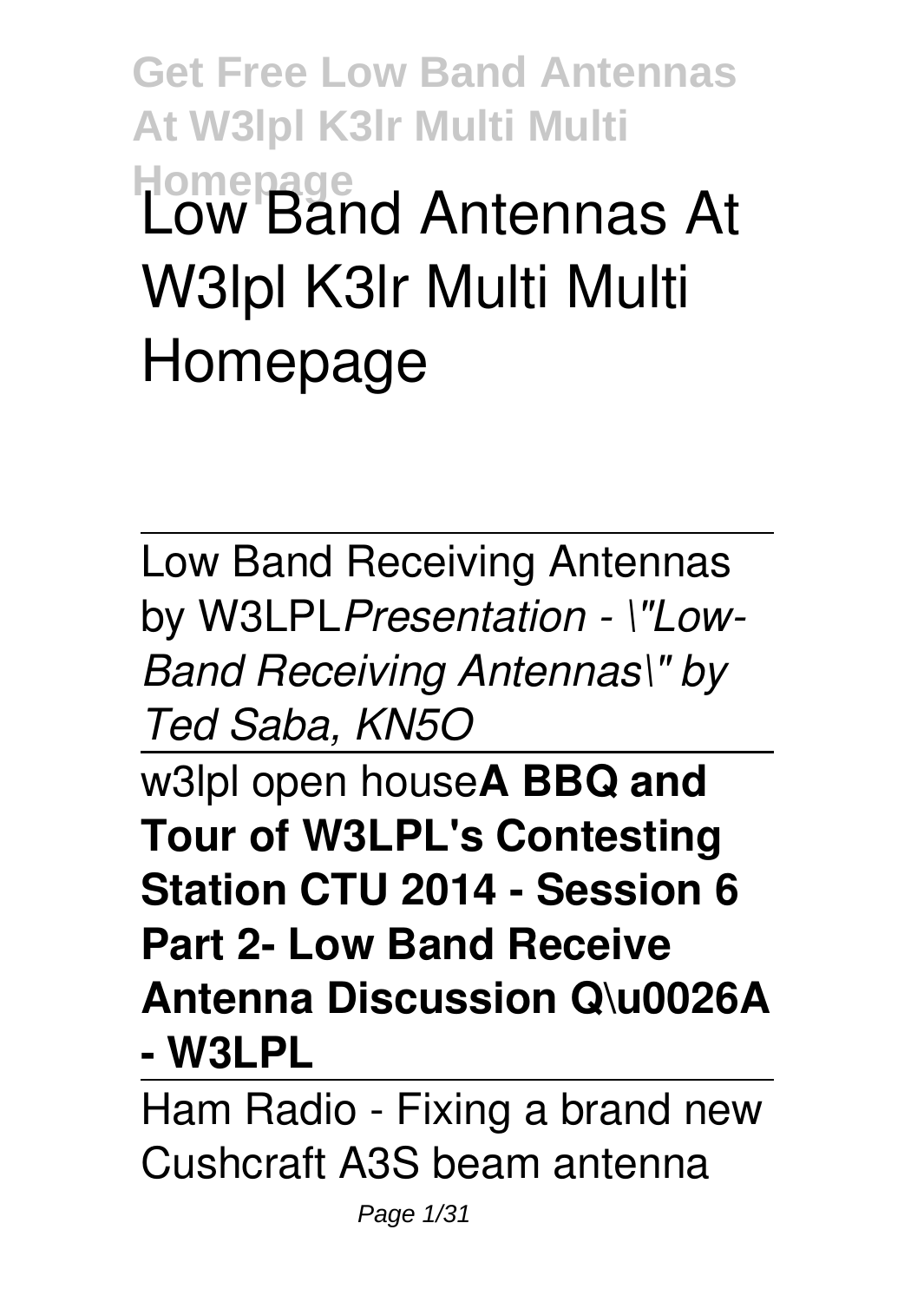**Get Free Low Band Antennas At W3lpl K3lr Multi Multi Homepage** Best HOA friendly antenna, discrete and stealthy Broadband Butterfly Terminated Dipole *Contest University Session 7 -- An Open Discussion on Receiving Antenna ideas - W3LPL The most versatile ham radio antenna system in my arsenal. | K6UDA Radio Improving 160 and 80 meter antenna performance HAM RADIO: Your First HF Antenna KK5JY \"LoG\" Loop on Ground low-band RX antenna at WX0V 3 Best HF Antennas For Ham Radio Beginners (Effective)* **Stealth Indoor HF Ham Radio antenna. 2500 mile contact first day on JS8CALL!!** Pats Page  $2/3$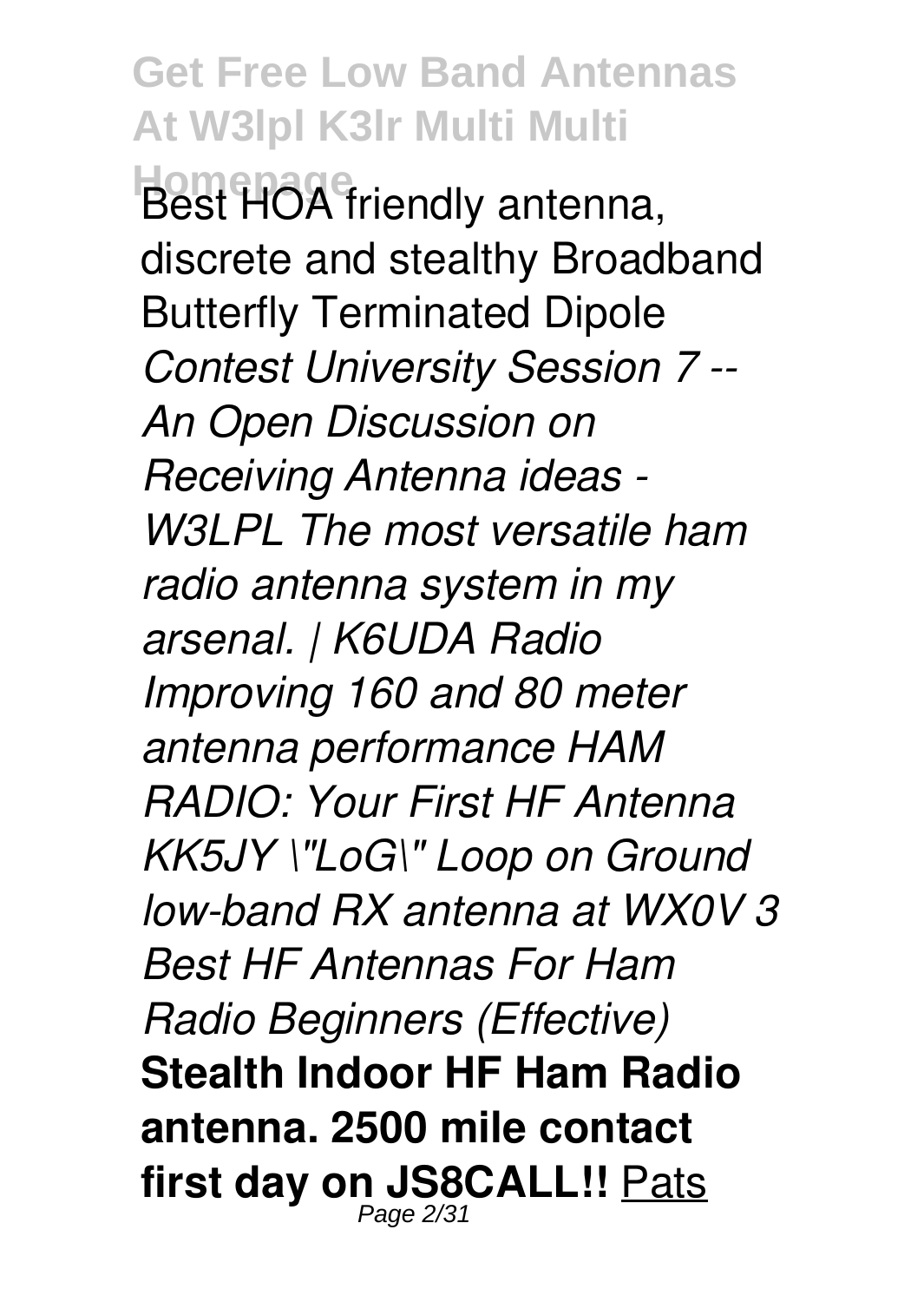**Get Free Low Band Antennas At W3lpl K3lr Multi Multi Homepage** Ham Shack - HOA Stealth Antennas 101 / How does an antenna work**5 Ways to deal with your H.O.A - Ham Radio - Get on the air!** *NJ2US Beverage Antenna Theory and Awesome Demonstration* Signal Stuff :: An Antenna that Gives Back Ham Radio Basics--Jim W6LG Shows The Dipole Antenna And An Instantaneous Antenna Tuner Antenna Restrictions and Making Antennas Fit Building a cheap lightweight dipole for VHF or UHF Hidden Ham Radio Antenna *low band reciving antenna Low-band receive antennas 101* **W3LPL History of** Page 3/31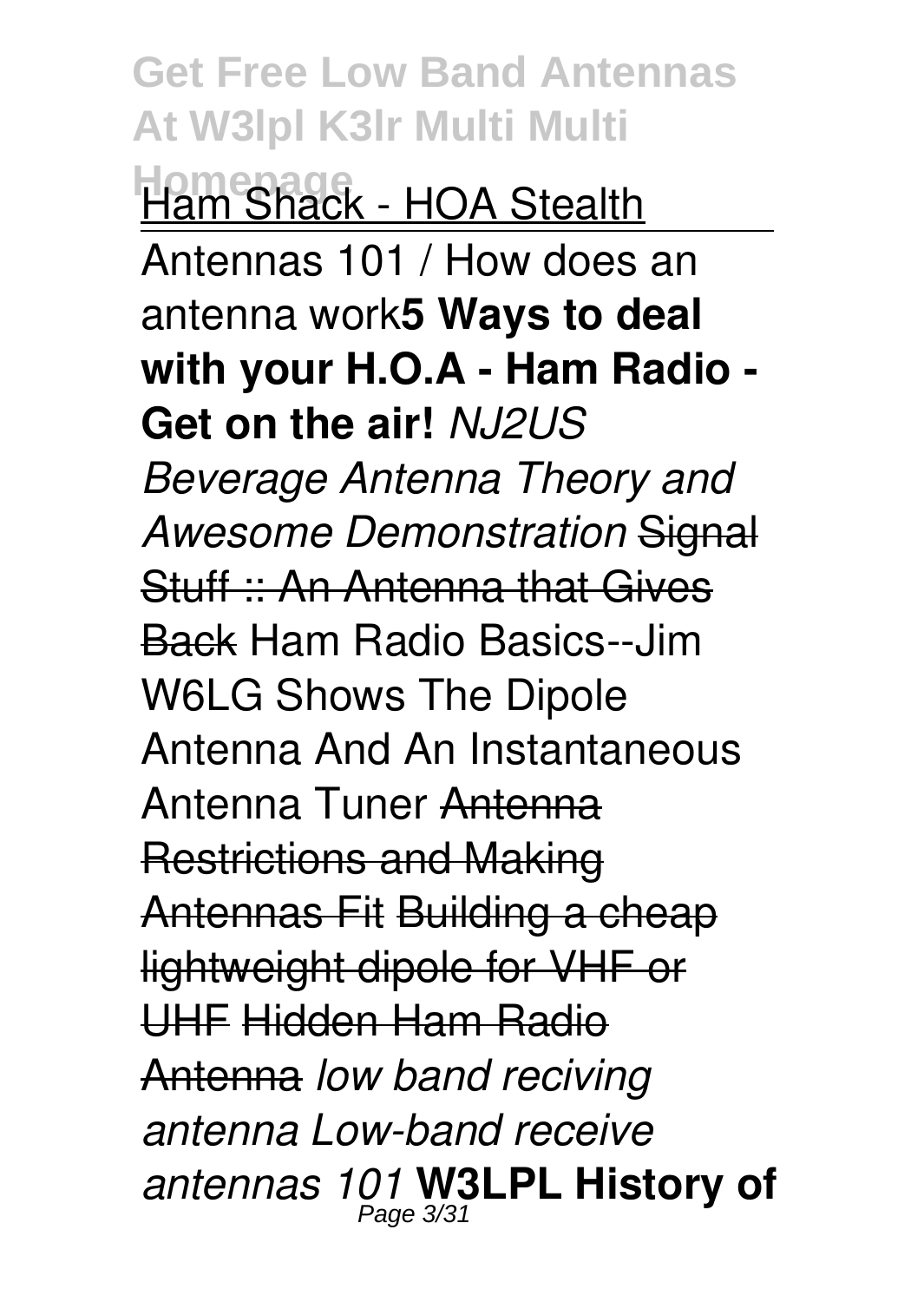**Get Free Low Band Antennas At W3lpl K3lr Multi Multi Homepage Transoceanic Radio Communications LCARA HAM Radio: Testing the ABBREE 18.89\" Tri-band Antenna** *Antennas Part 1 Introduction 30 minutes* W3LPL First Flyby Will it work? Yagi with no Reflector - Antenna Design/Build/Test Low Band Antennas At W3lpl Low Band Antennas at W3LPL. High Performance. Transmitting and Receiving Antennas for 160, 80 and 40 meter DXing and Contesting. Lessons Learned from More than Fifty Years of Continuous Improvement. High Performance 40 Meter Transmitting Antennas. High horizontally polarized dipole at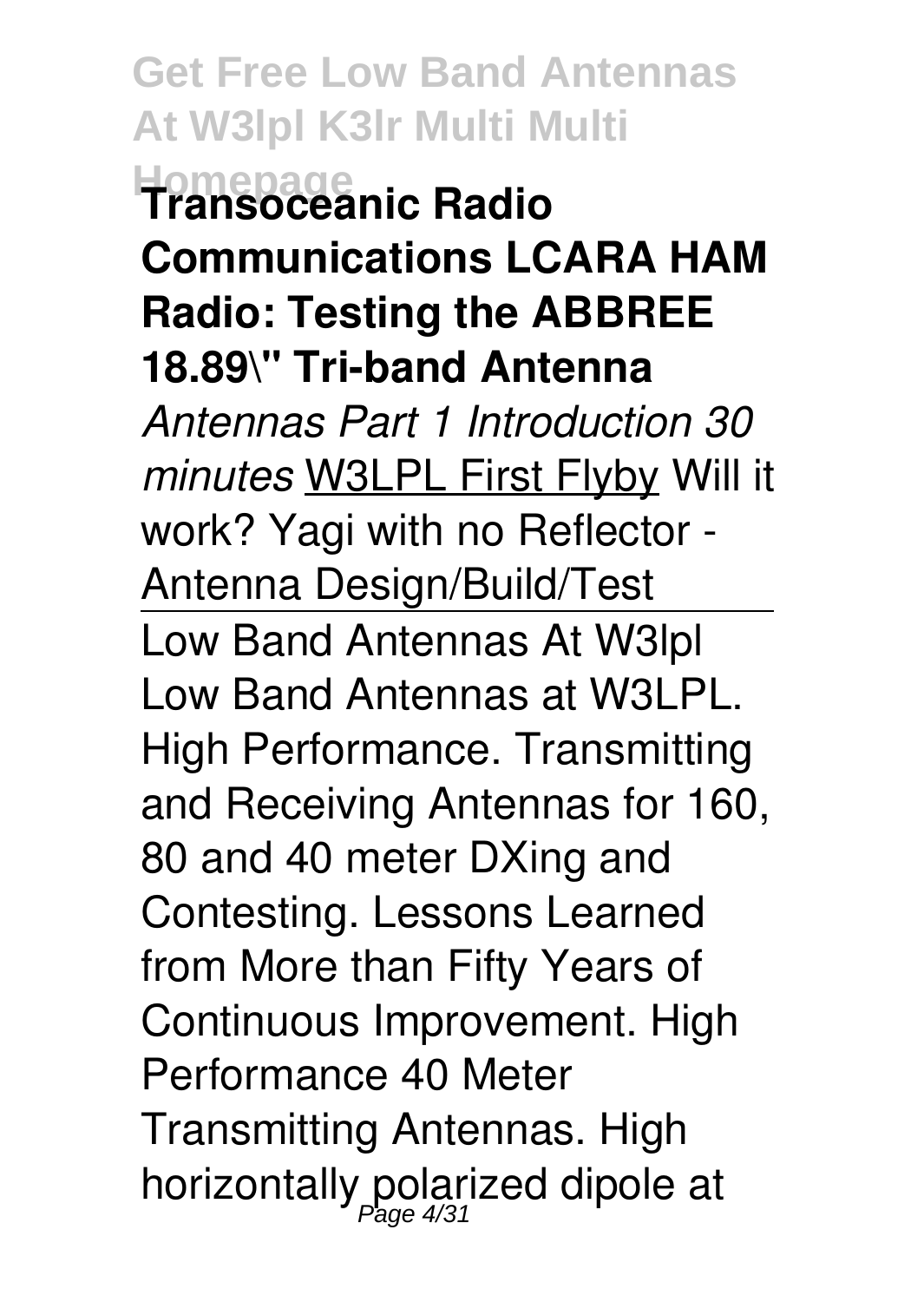**Get Free Low Band Antennas At W3lpl K3lr Multi Multi Homepage** least 70-100 feet high.

Low Band Antennas at W3LPL - K3LR Frank W3LPL presents Low Band Receiving Antennas (Galactic Pig Fest @ NR4M - Sep 15, 2018) The slides are available at https://www.contestu niversity.com/wp-c...

Low Band Receiving Antennas by W3LPL BOGs are low sensitivity antennas requiring significant suppression of common mode signals from the coaxial cable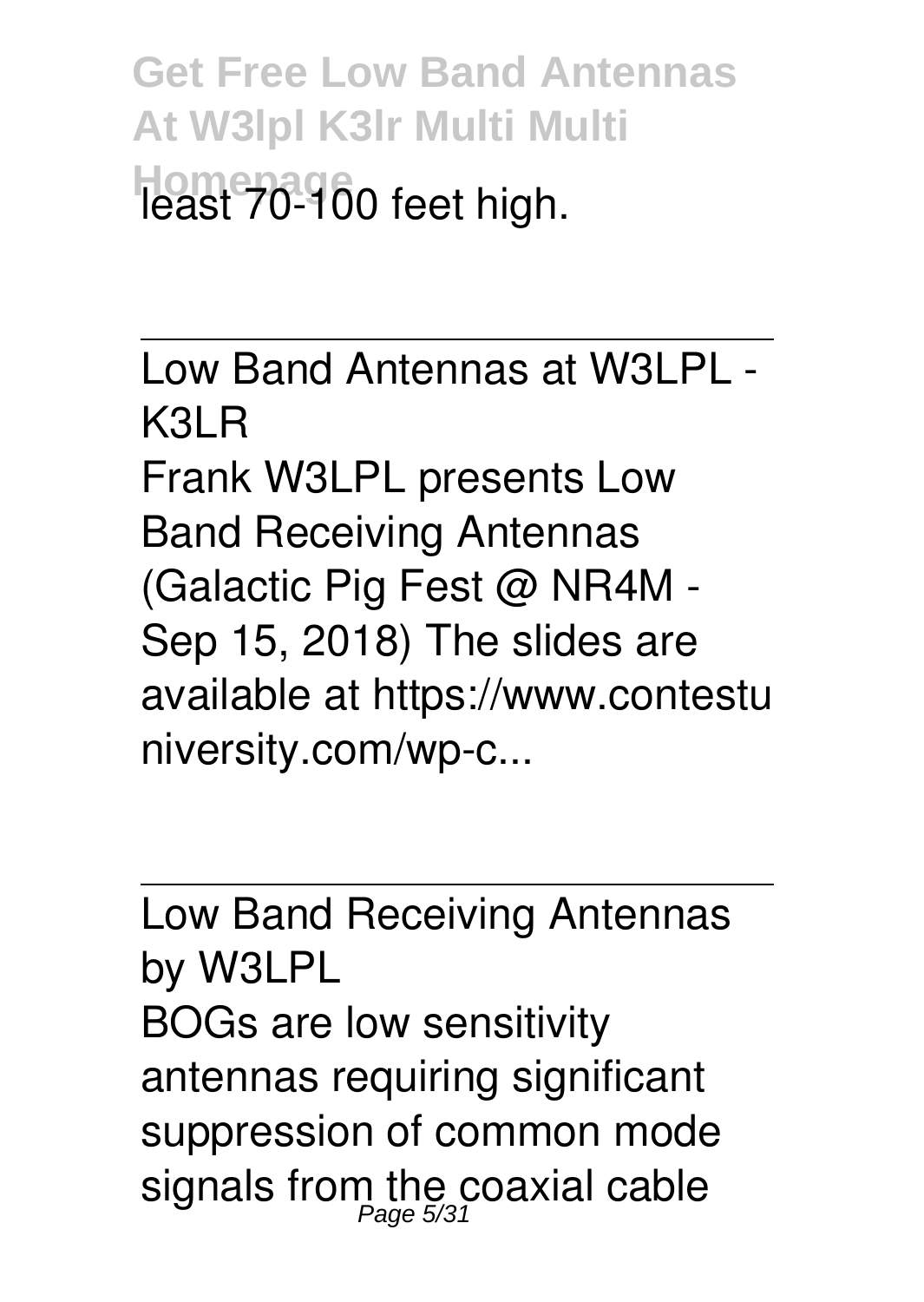**Get Free Low Band Antennas At W3lpl K3lr Multi Multi Homepage** feed line Beverages and Beverage Arrays 6 - 14 dB RDF 45 - 120º 3 dB Beamwidth ?250 to 400 foot Beverage 6 dB RDF 90 - 120º 3 dB beamwidth ?approximately 7 feet high

Easy to Build Low Band Receiving Antennas for Small and ...

Low Band Antennas at W3LPL High Performance Transmitting and Receiving Antennas for 160, 80 and 40 meter DXing and Contesting Lessons Learned from More than Fifty Years of Continuous Improvement High Performance 40 Meter Page 6/31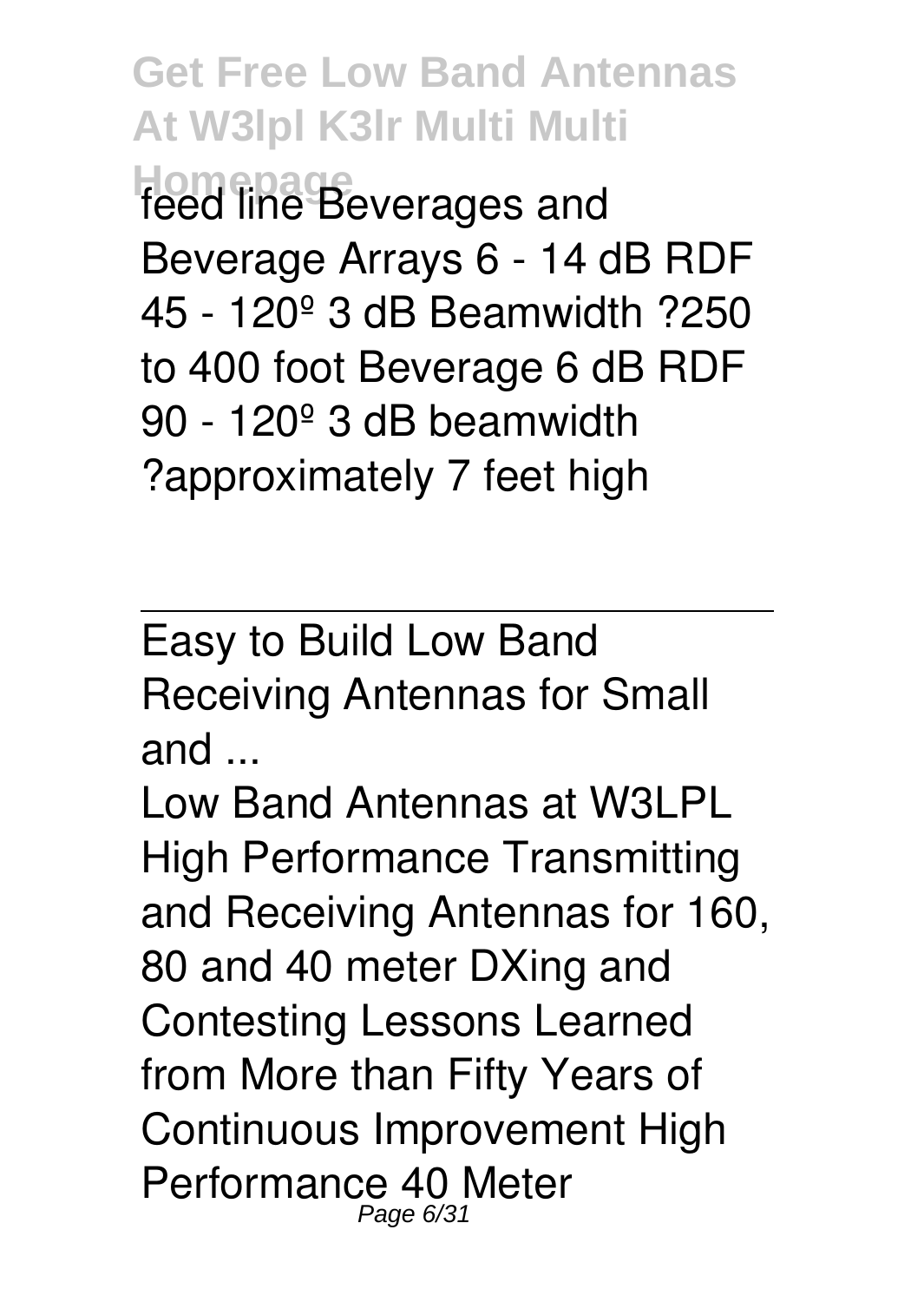**Get Free Low Band Antennas At W3lpl K3lr Multi Multi Homepage** Transmitting Antennas

[MOBI] Low Band Antennas At W3lpl K3lr Multi Multi Homepage High Performance Receiving Antennas 10 to 14 dB RDF 10 dB: 500 to 600 foot Beverage about 7 feet high 11 dB: Two or three close spaced 500 to 600 foot Beverages, staggered 125 feet 12 dB: 4 square array of active or passive short verticals 80 x 80 ft 12 dB: 3 element YCCC tri-band array of short active verticals 120 ft long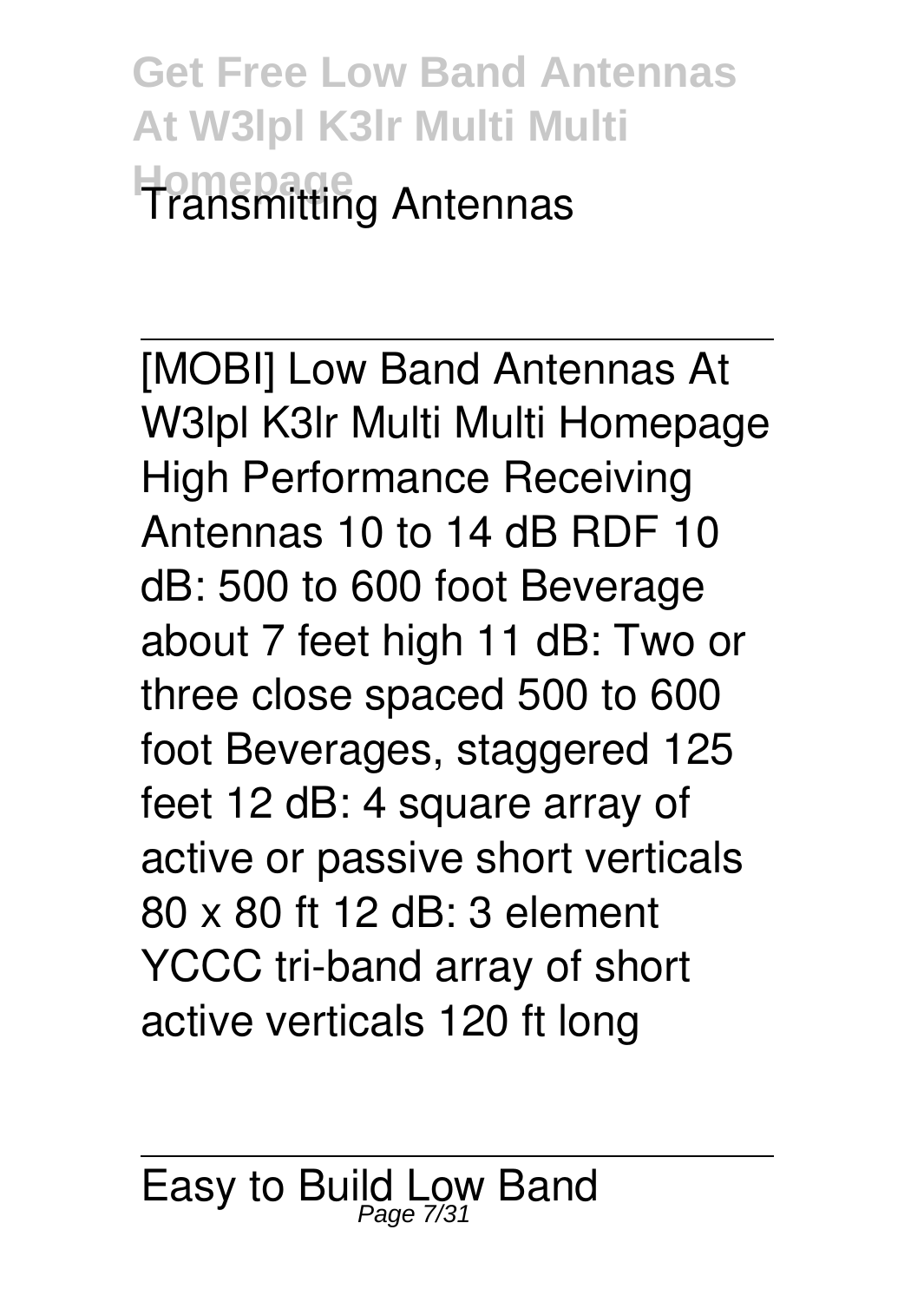**Get Free Low Band Antennas At W3lpl K3lr Multi Multi Homepage** Receiving Antennas for Small and ...

Low Band Antennas At W3lpl K3lr Multi Multi Homepage Low-Band-Antennas-At-W3lpl-K3lr-Multi-Multi-Homepage 2/3 PDF Drive - Search and download PDF files for free On a previous DXpedition by a different team, receiving antennas were located near the low-band transmitting antennas At the end of on-air operations that team Low Band Antennas At ...

[Books] Low Band Antennas At W3lpl K3lr Multi Multi Homepage  $-$  If your bey must function for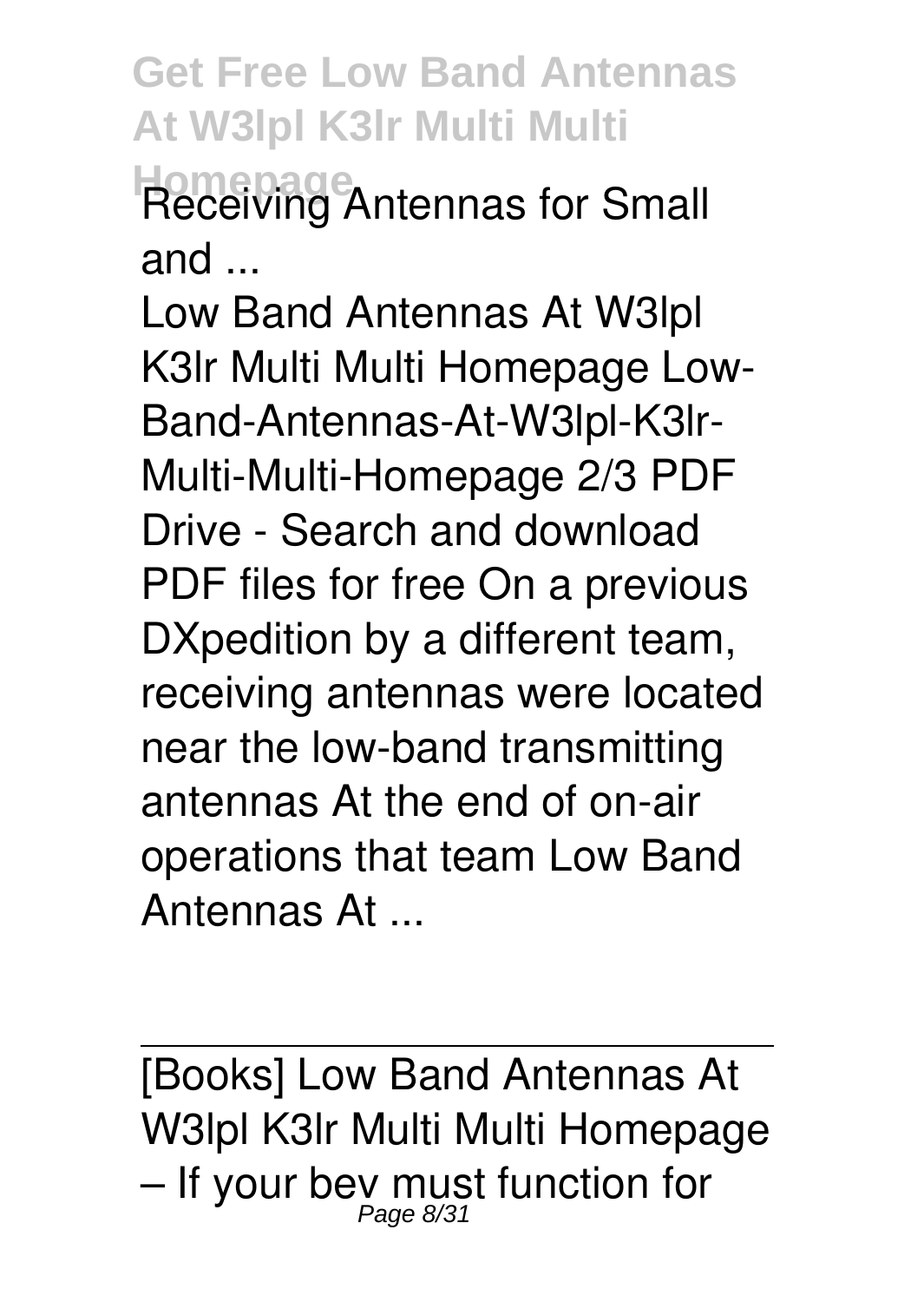**Get Free Low Band Antennas At W3lpl K3lr Multi Multi**

**Homepage** you on all bands (ie 40 80 160) as is usually the case, then I think the 1 or 1.5 wavelength versions above will provide the best overall performance. Again, I cant over emphasize, "whatever u put up that is 200? or longer is going to provide improved low band reception" W3LPL' words cont.

W3LPL Beverage Antenna Construction | HAM Radio site The W3LPL antennas farm: 160 Meters – 4 square vertical array (Comtech switch box) – sloping half wave dipole for the south. 80 Meters – Four 2 element<br>  $P_{Page 9/31}$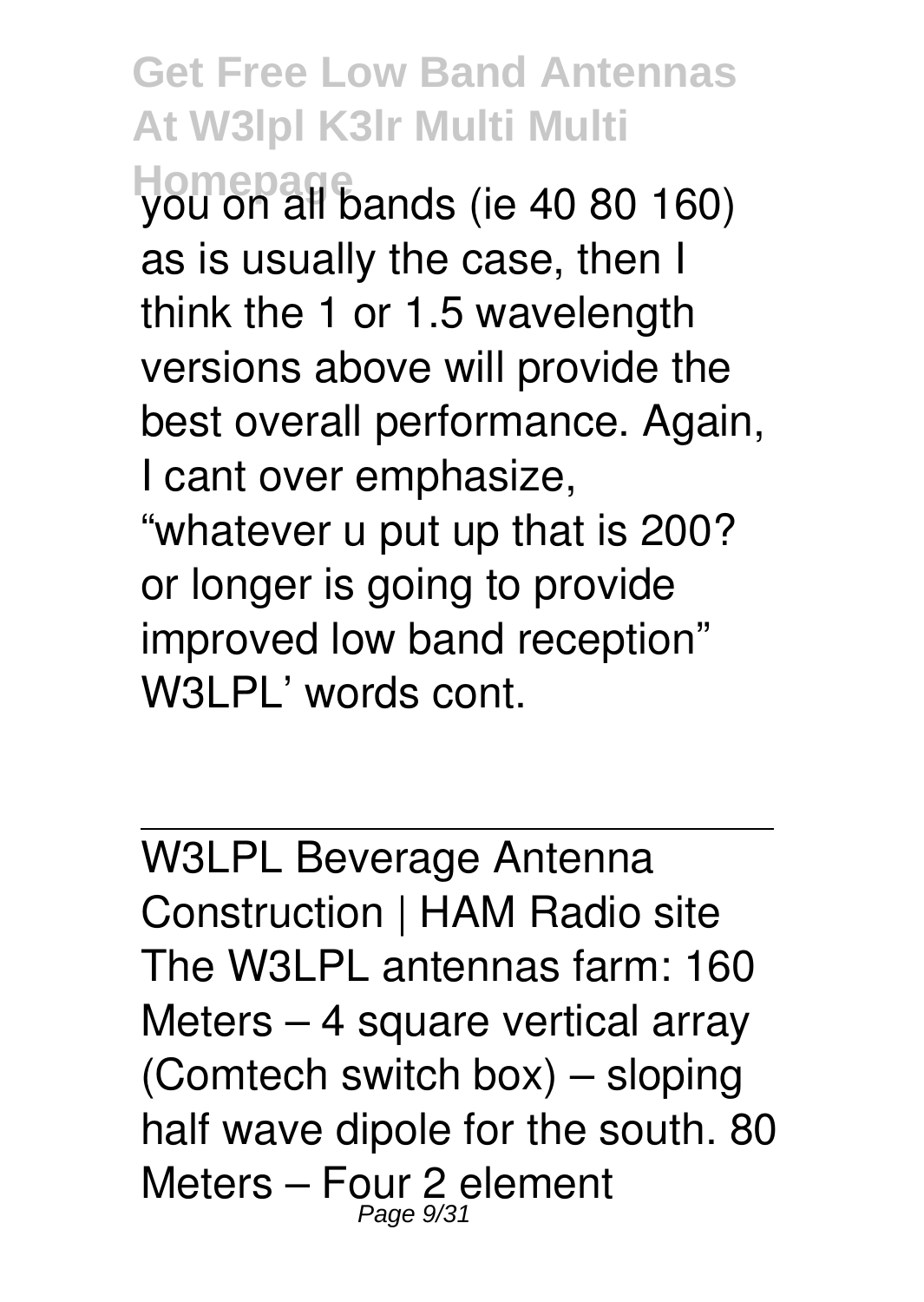**Get Free Low Band Antennas At W3lpl K3lr Multi Multi Homepage** horizontally polarized quads (tops at 50 meters) for the NE, South, SW and West. 40 Meters – Two stacked full size 3 element Yagis (both fully rotatable) on 15 meter booms at 30 and 60 meters. 30 Meters

The W3LPL Antennas Farm | The Daily DX Low Band DX Antennas •The low bands offer DX once the higher bands go quiet •During the last minima (2007 –2010) even 20M struggled to open •40M was a real savior for DXers •160 and 80M had some of the best conditions as well •30M Page 10/31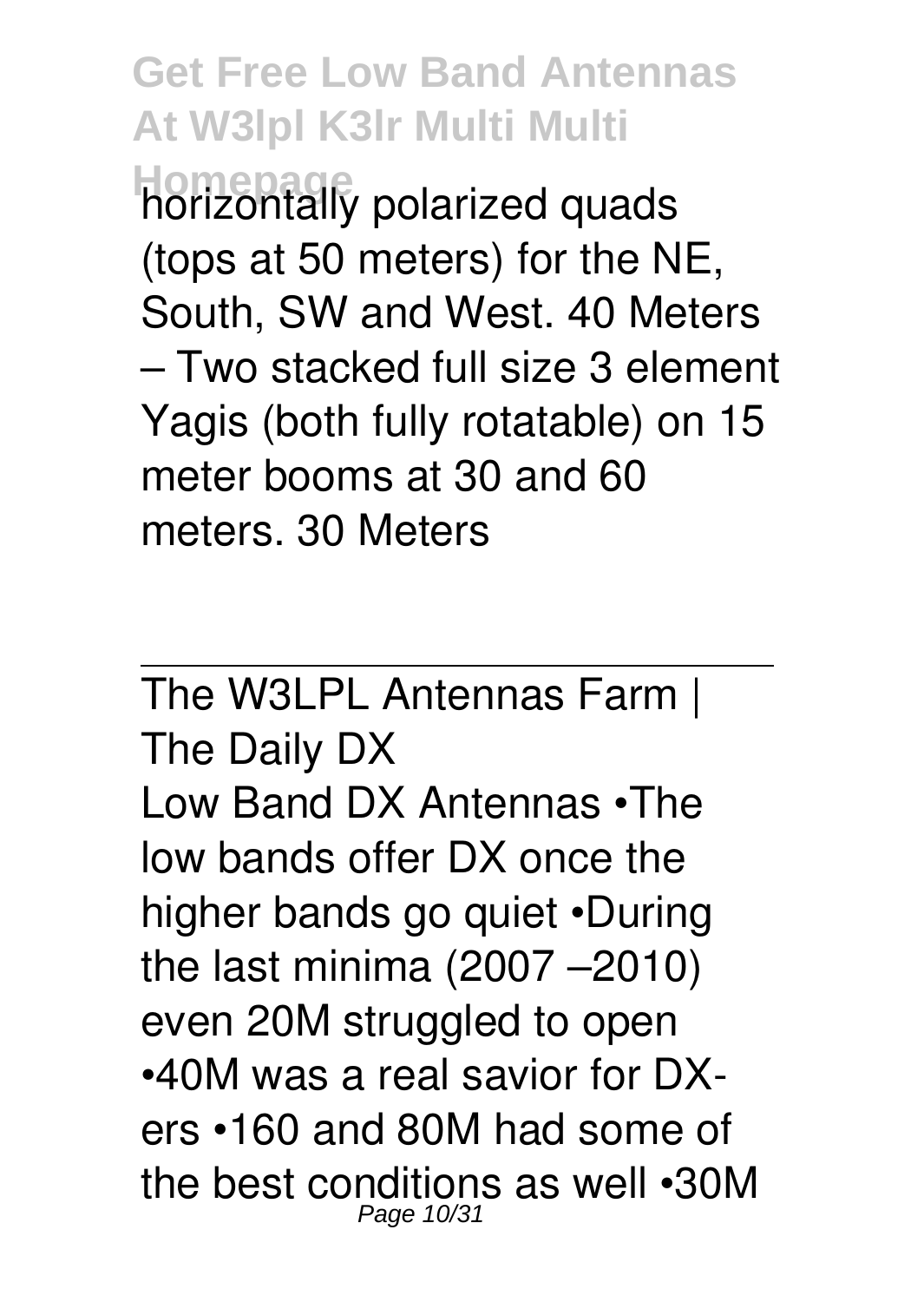**Get Free Low Band Antennas At W3lpl K3lr Multi Multi Homepage** sometimes behaves like 40 and sometimes like 20M

Low Band DX Antennas on a small lot - EBARC Merely said, the Low Band Antennas At W3lpl K3lr Multi Multi Homepage is universally compatible similar to any devices to read. Low Band Antennas At W3lpl Low Band Antennas at W3LPL - K3LR Low Band Antennas at W3LPL High Performance Transmitting and Receiving Antennas for 160, 80 and 40 meter DXing and Contesting Lessons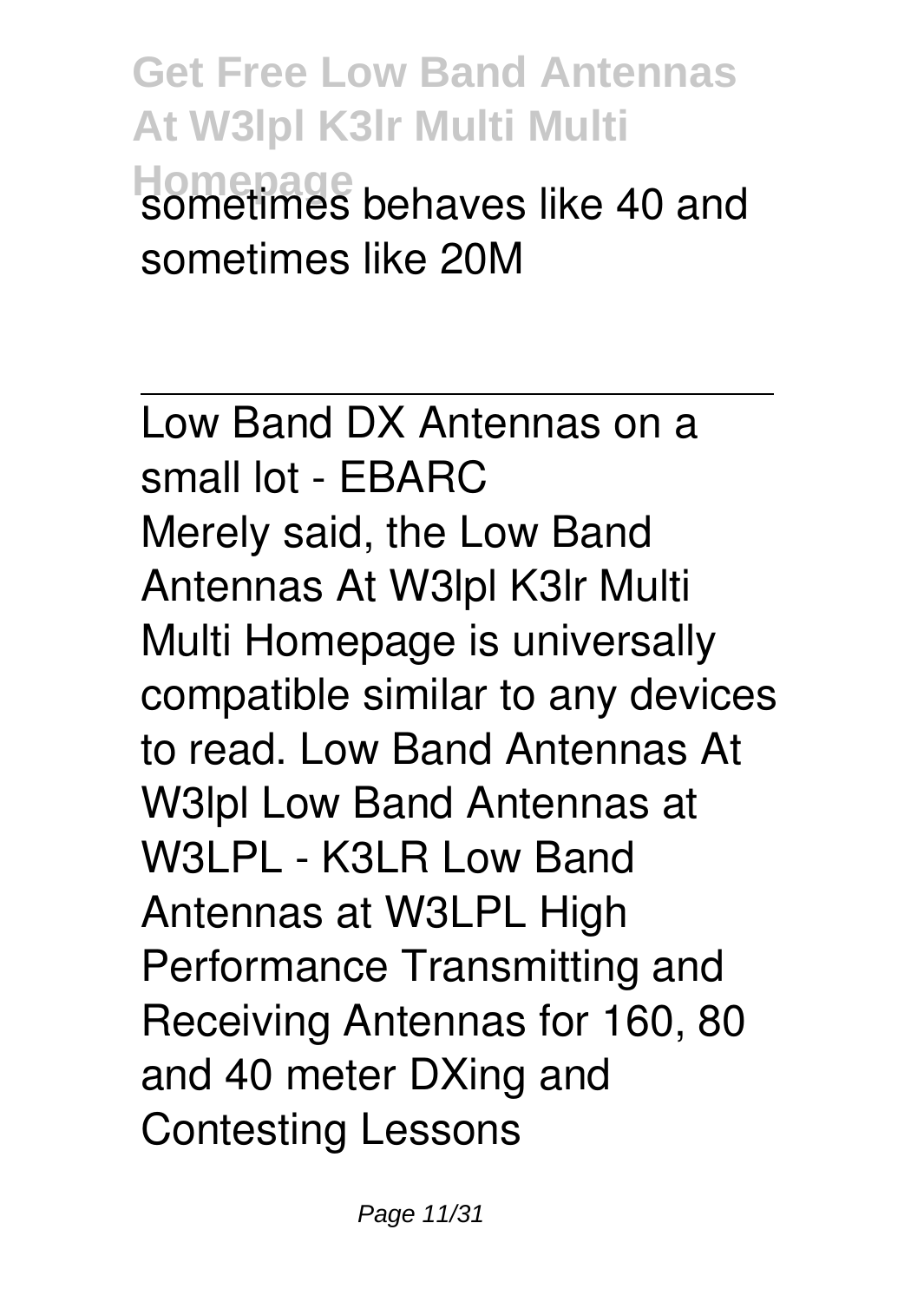**Get Free Low Band Antennas At W3lpl K3lr Multi Multi Homepage**

Low Band Antennas At W3lpl K3lr Multi Multi Homepage Low Band Antennas At W3lpl Low Band Antennas at W3LPL. High Performance. Transmitting and Receiving Antennas for 160, 80 and 40 meter DXing and Contesting. Lessons Learned from More than Fifty Years of Continuous Improvement. High Performance 40 Meter Transmitting Antennas. High horizontally polarized dipole at least 70-100 feet high.

Low Band Antennas At W3lpl K3Ir Multi Multi Homepage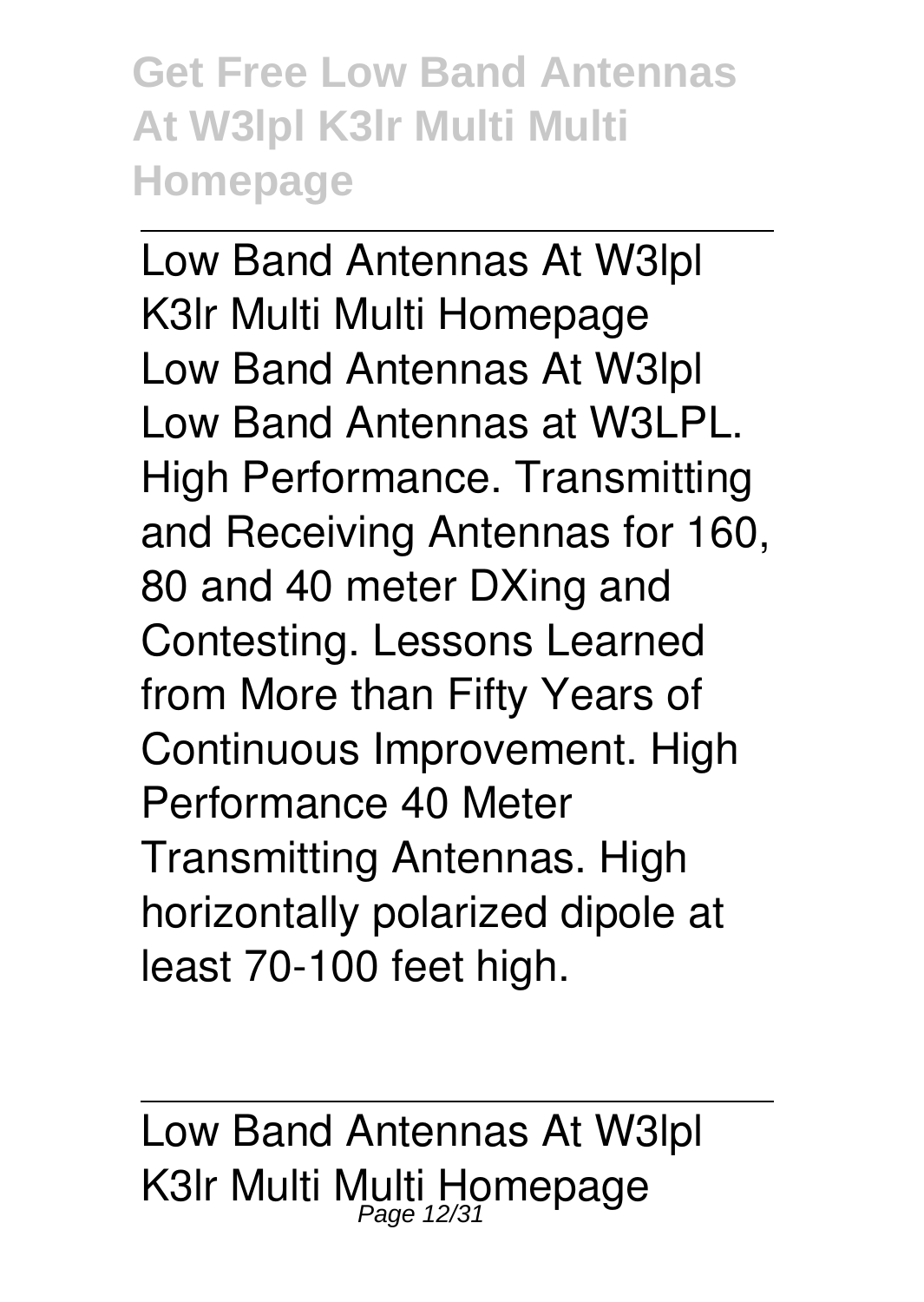**Get Free Low Band Antennas At W3lpl K3lr Multi Multi Homepage** Low Band Antennas at W3LPL yumpu.com Low Band Antennas at W3LPL High Performance Transmitting and Receiving Antennas for 160, 80 and 40 meter DXing and Contesting Lessons Learned from Easy to Build Low Band Receiving Antennas for Small and ... High Performance Receiving Antennas 10 to 14 dB RDF 10 dB: 500 to 600

Low Band Antennas At W3lpl K3lr Multi Multi Homepage Low Band Antennas at W3LPL - K3LR Frank W3LPL presents Low Band Receiving Antennas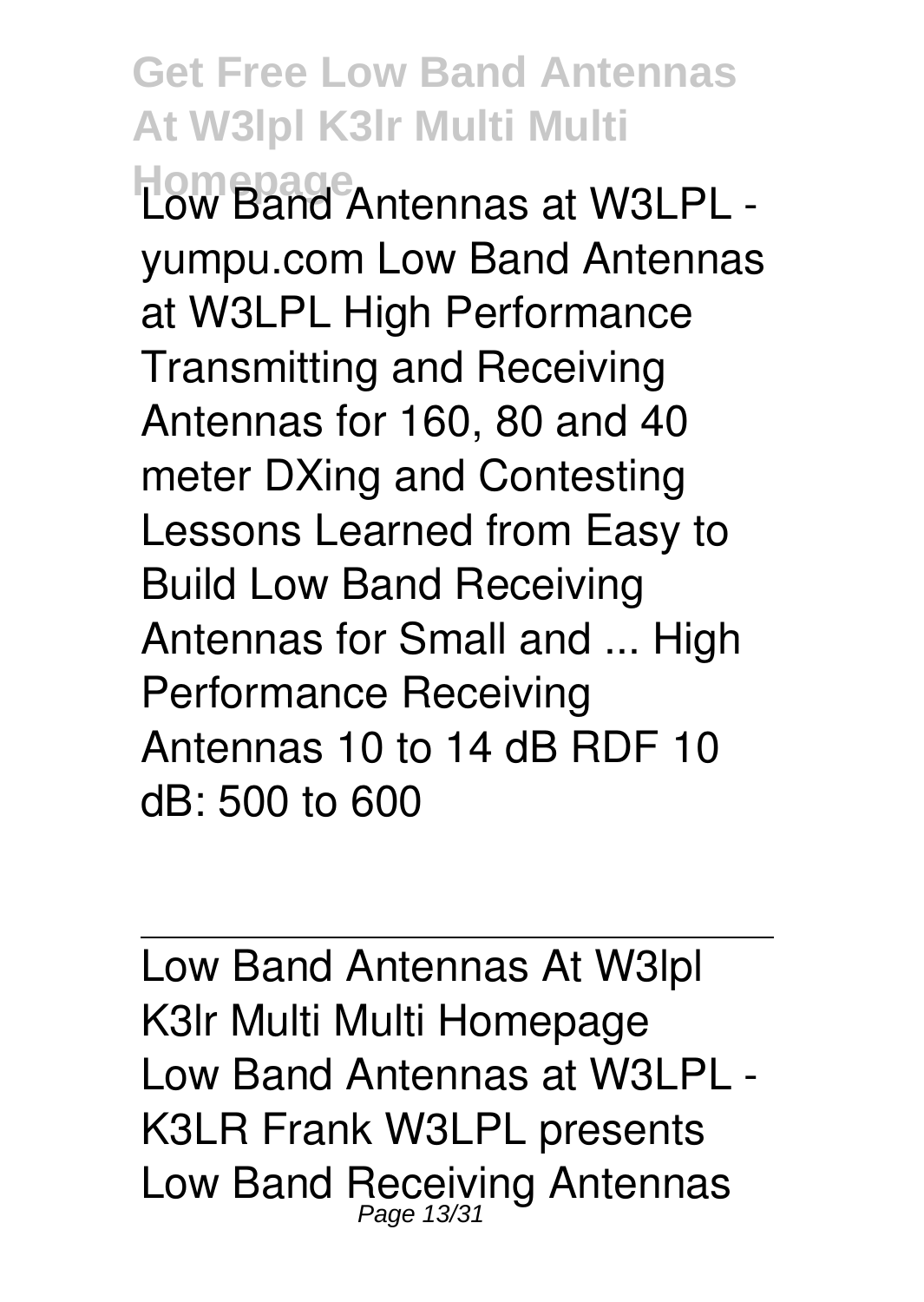**Get Free Low Band Antennas At W3lpl K3lr Multi Multi Homepage** (Galactic Pig Fest @ NR4M - Sep 15, 2018) The slides are available at https://www.contestu niversity.com/wp-c... Low Band Receiving Antennas by W3LPL Low Band Receiving Antennas for Small and Large Lots Small antennas High performance antennas Quantitative performance evaluation Frank Donovan W3LPL .

Low Band Antennas At W3lpl K3lr Multi Multi Homepage of low band receiving antennas is the Directivity Merit Factor (DMF, referred to by ON4UN6) or a better measure, Receiving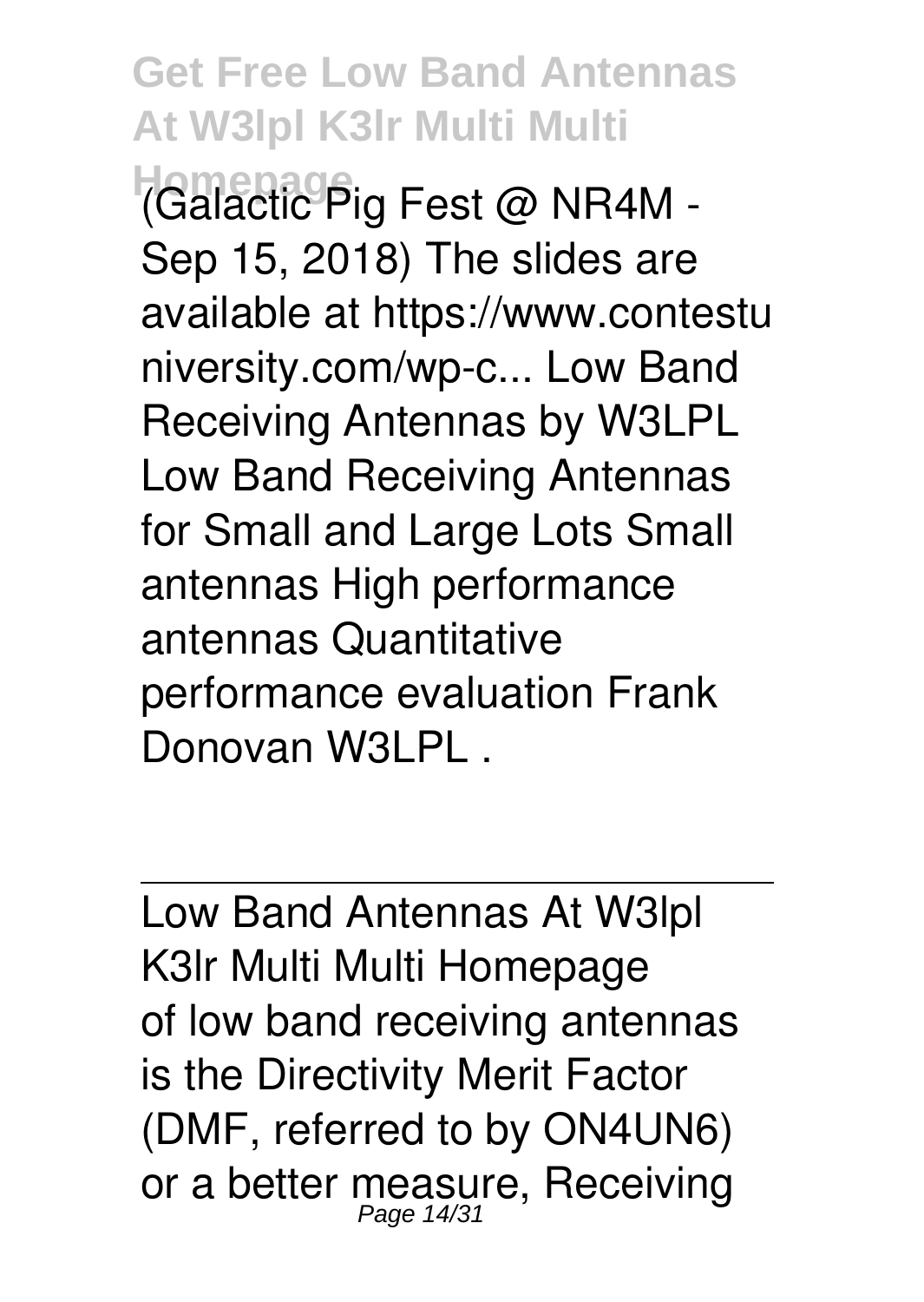**Get Free Low Band Antennas At W3lpl K3lr Multi Multi Homepage** Factor (RDF, the W8JI measure6,7) which is the ratio in dB of the forward gain at a BVARC Newsletter - July 2020 for Eddie--Contest University 2020 W3LPL –"Effective Low

Band Receiving Antennas" @

[DOC] Low Band Antennas At W3lpl K3lr Multi Multi Homepage Note: The top of this page has links to various receiving antennas such as Beverage, "magnetic" loop, and vertical lownoise DX receiving antennas. How Low-noise Receiving Antennas really work This area deals primarily with low noise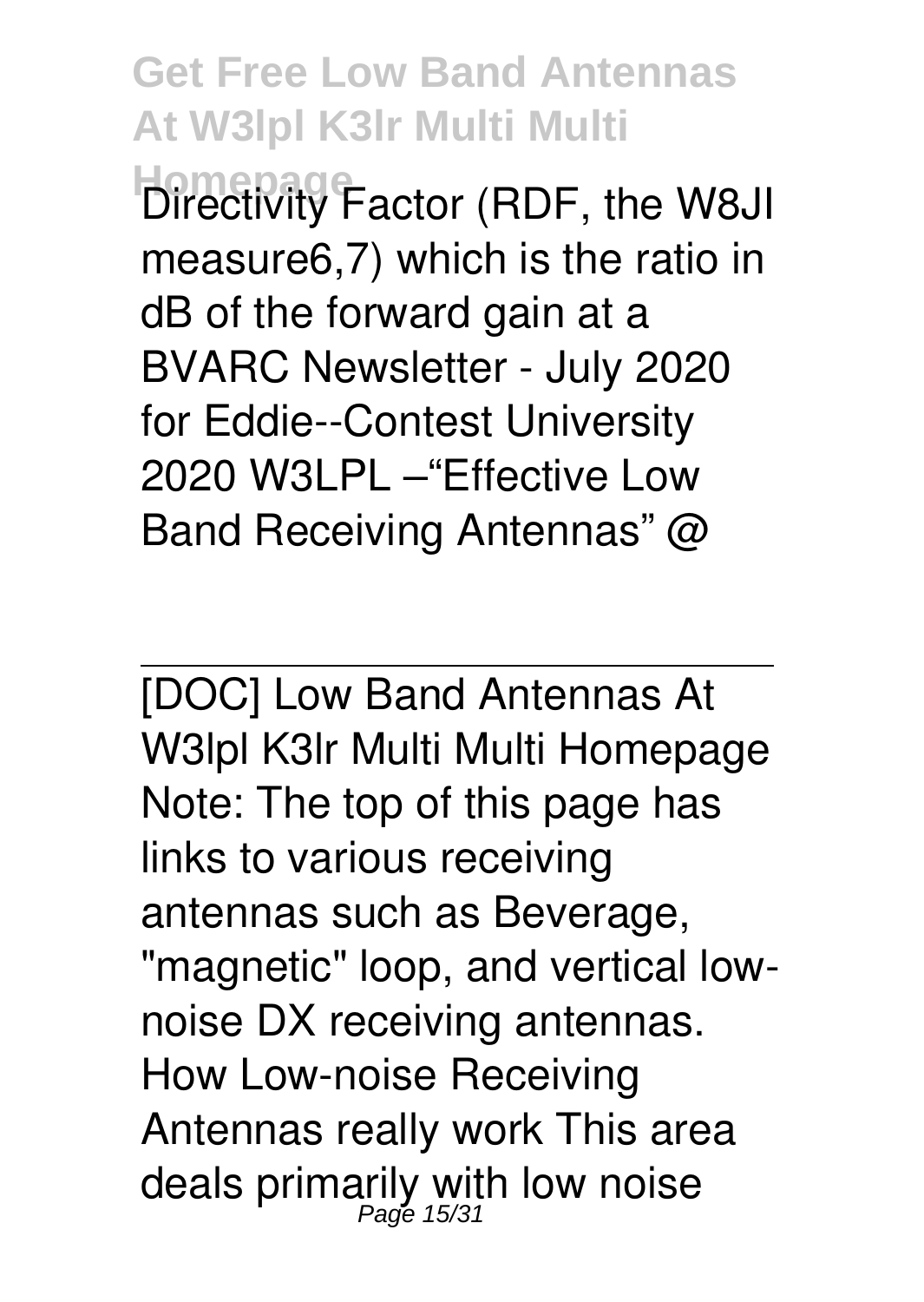**Get Free Low Band Antennas At W3lpl K3lr Multi Multi Homepage** antennas, and discusses effect of antenna directivity on weaksignal reception.

Low Band Receiving Antennas by W3LPL*Presentation - \"Low-Band Receiving Antennas\" by Ted Saba, KN5O*

w3lpl open house**A BBQ and Tour of W3LPL's Contesting Station CTU 2014 - Session 6 Part 2- Low Band Receive Antenna Discussion Q\u0026A - W3LPL**

Ham Radio - Fixing a brand new Cushcraft A3S beam antenna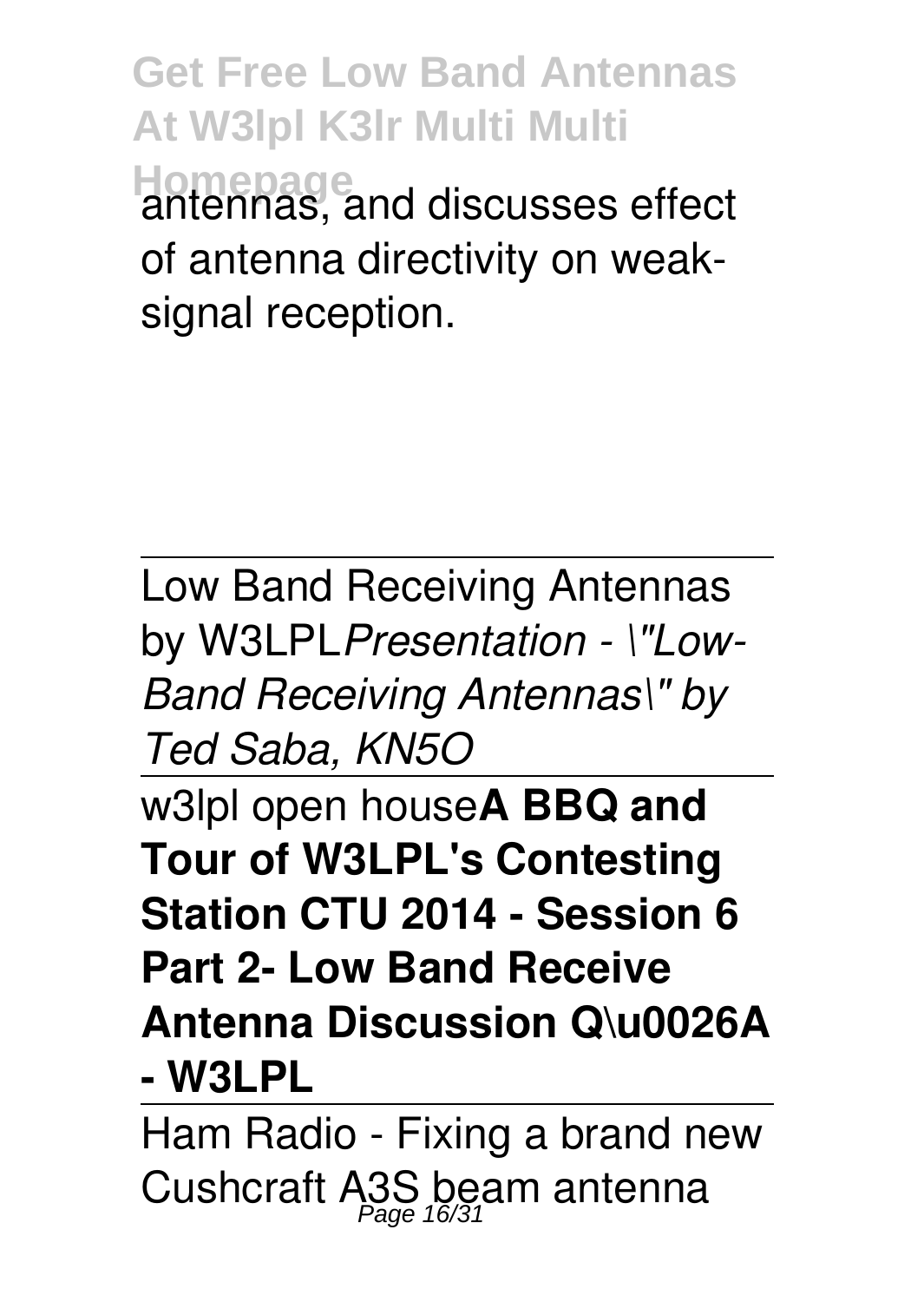**Get Free Low Band Antennas At W3lpl K3lr Multi Multi Homepage** Best HOA friendly antenna, discrete and stealthy Broadband Butterfly Terminated Dipole *Contest University Session 7 -- An Open Discussion on Receiving Antenna ideas - W3LPL The most versatile ham radio antenna system in my arsenal. | K6UDA Radio Improving 160 and 80 meter antenna performance HAM RADIO: Your First HF Antenna KK5JY \"LoG\" Loop on Ground low-band RX antenna at WX0V 3 Best HF Antennas For Ham Radio Beginners (Effective)* **Stealth Indoor HF Ham Radio antenna. 2500 mile contact first day on JS8CALL!!** Pats Page 17/31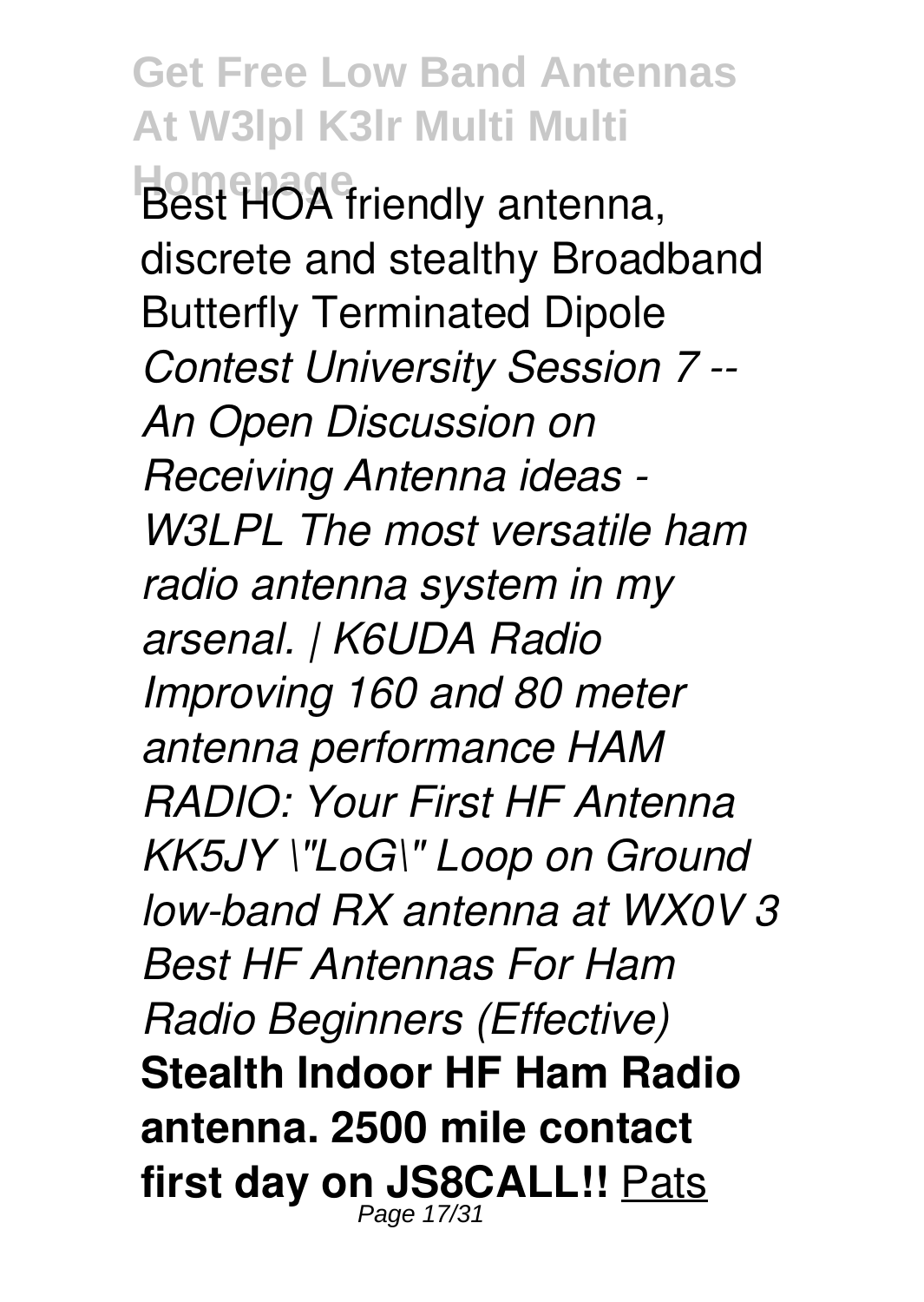**Get Free Low Band Antennas At W3lpl K3lr Multi Multi Homepage** Ham Shack - HOA Stealth Antennas 101 / How does an antenna work**5 Ways to deal with your H.O.A - Ham Radio - Get on the air!** *NJ2US Beverage Antenna Theory and Awesome Demonstration* Signal Stuff :: An Antenna that Gives Back Ham Radio Basics--Jim W6LG Shows The Dipole Antenna And An Instantaneous Antenna Tuner Antenna Restrictions and Making Antennas Fit Building a cheap lightweight dipole for VHF or UHF Hidden Ham Radio Antenna *low band reciving antenna Low-band receive antennas 101* **W3LPL History of** Page 18/31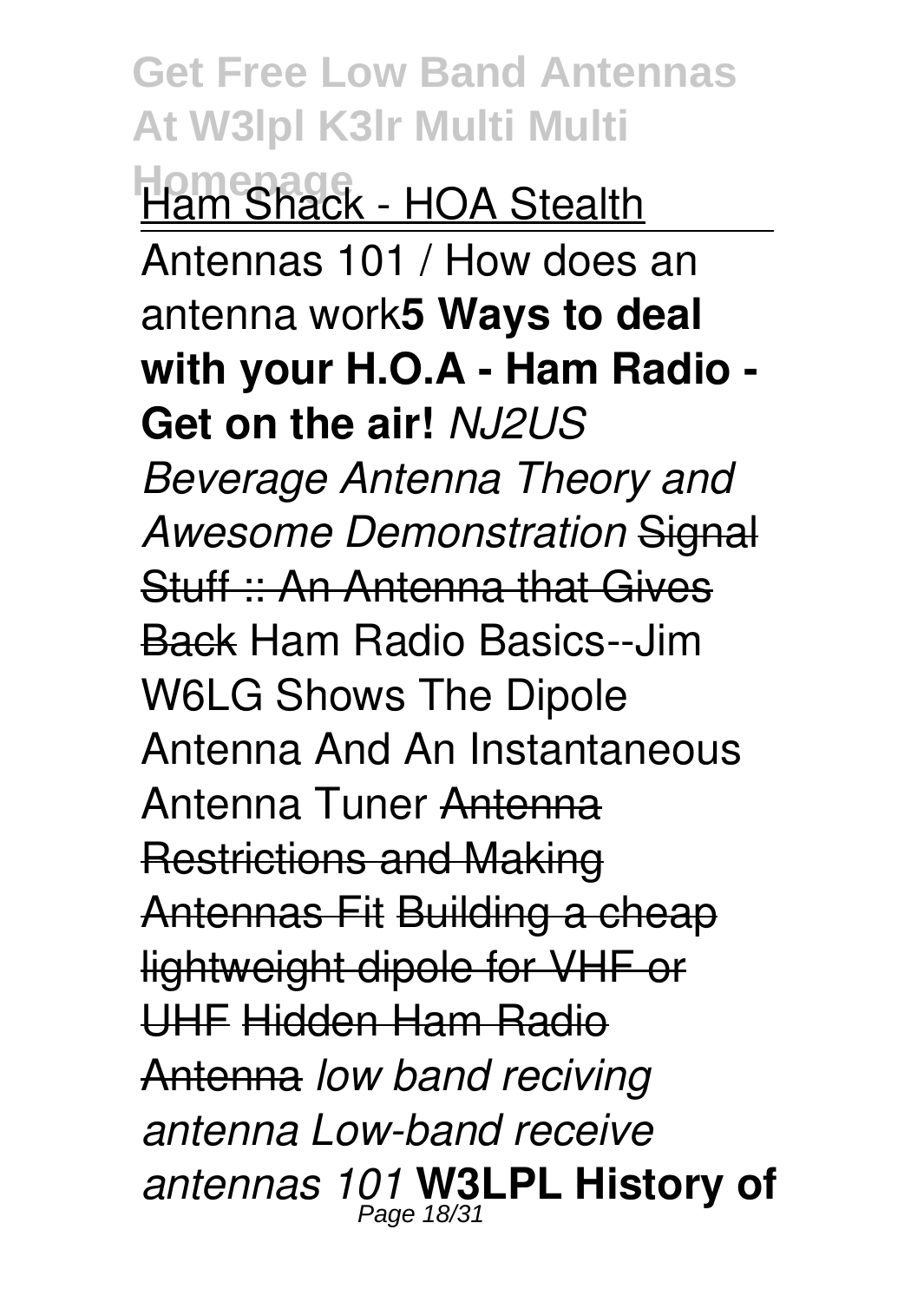**Get Free Low Band Antennas At W3lpl K3lr Multi Multi Homepage Transoceanic Radio Communications LCARA HAM Radio: Testing the ABBREE 18.89\" Tri-band Antenna** *Antennas Part 1 Introduction 30 minutes* W3LPL First Flyby Will it work? Yagi with no Reflector - Antenna Design/Build/Test Low Band Antennas At W3lpl Low Band Antennas at W3LPL. High Performance. Transmitting and Receiving Antennas for 160, 80 and 40 meter DXing and Contesting. Lessons Learned from More than Fifty Years of Continuous Improvement. High Performance 40 Meter Transmitting Antennas. High horizontally polarized dipole at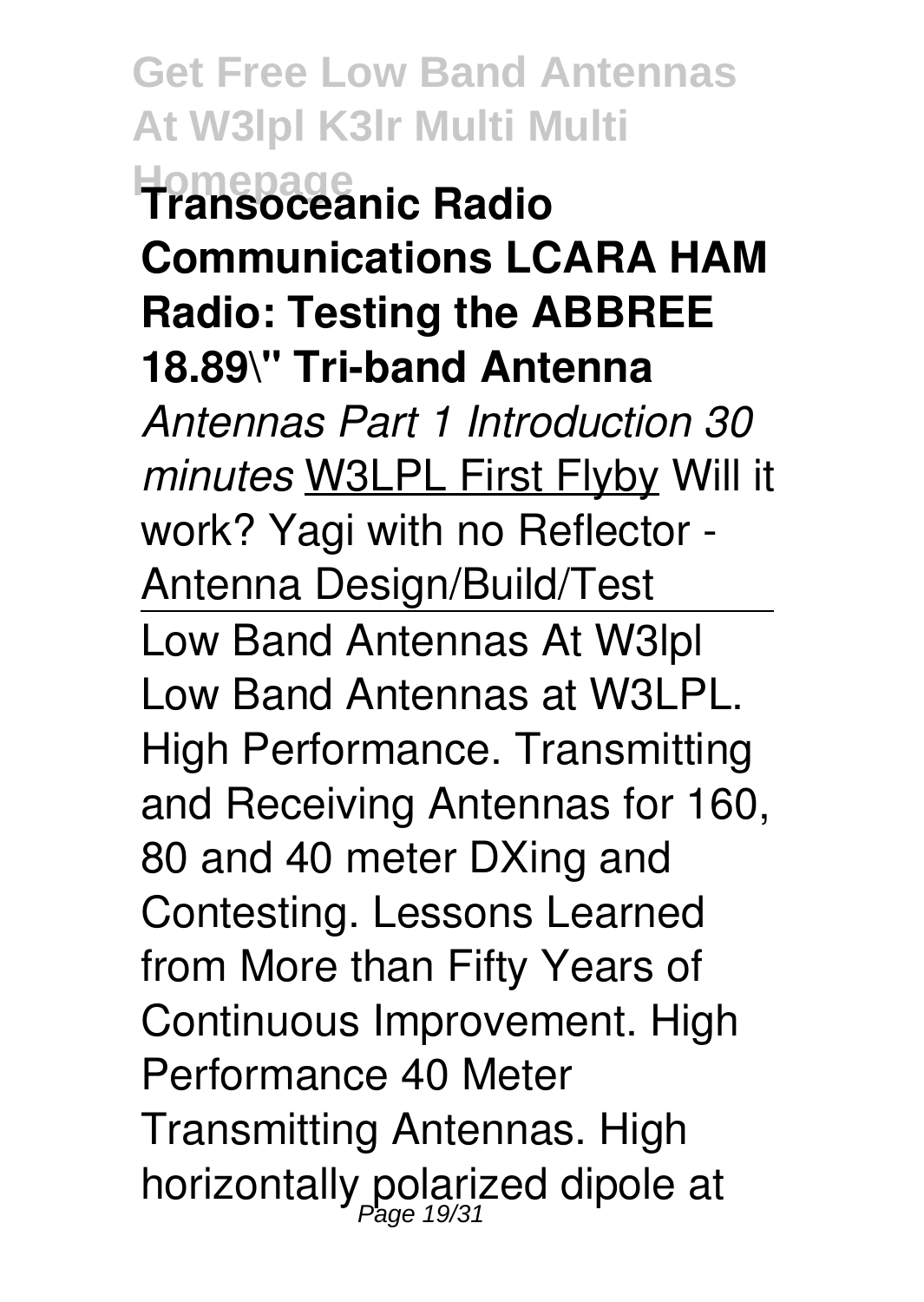**Get Free Low Band Antennas At W3lpl K3lr Multi Multi Homepage** least 70-100 feet high.

Low Band Antennas at W3LPL - K3LR Frank W3LPL presents Low Band Receiving Antennas (Galactic Pig Fest @ NR4M - Sep 15, 2018) The slides are available at https://www.contestu niversity.com/wp-c...

Low Band Receiving Antennas by W3LPL BOGs are low sensitivity antennas requiring significant suppression of common mode signals from the coaxial cable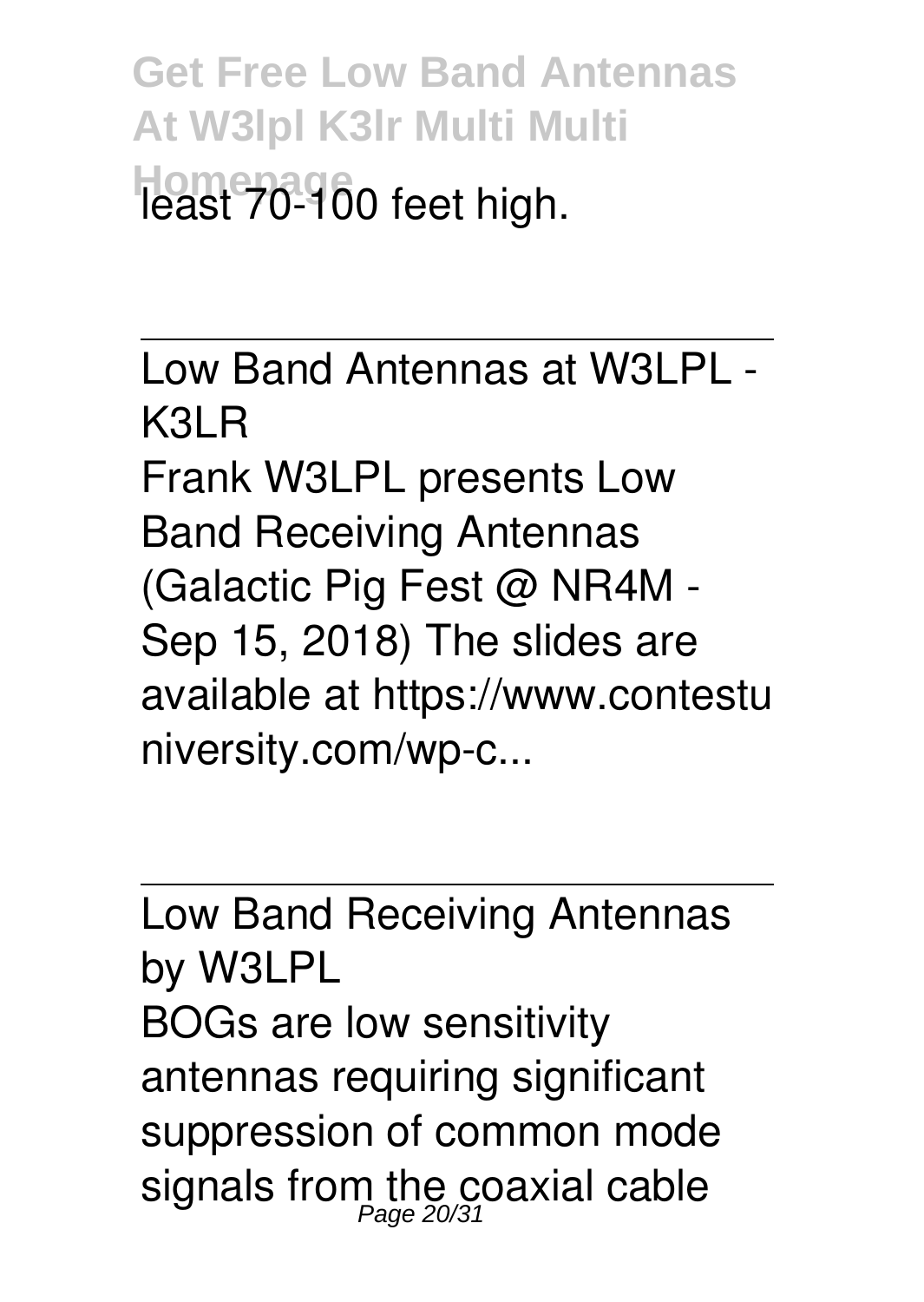**Get Free Low Band Antennas At W3lpl K3lr Multi Multi Homepage** feed line Beverages and Beverage Arrays 6 - 14 dB RDF 45 - 120º 3 dB Beamwidth ?250 to 400 foot Beverage 6 dB RDF 90 - 120º 3 dB beamwidth ?approximately 7 feet high

Easy to Build Low Band Receiving Antennas for Small and ...

Low Band Antennas at W3LPL High Performance Transmitting and Receiving Antennas for 160, 80 and 40 meter DXing and Contesting Lessons Learned from More than Fifty Years of Continuous Improvement High Performance 40 Meter Page 21/31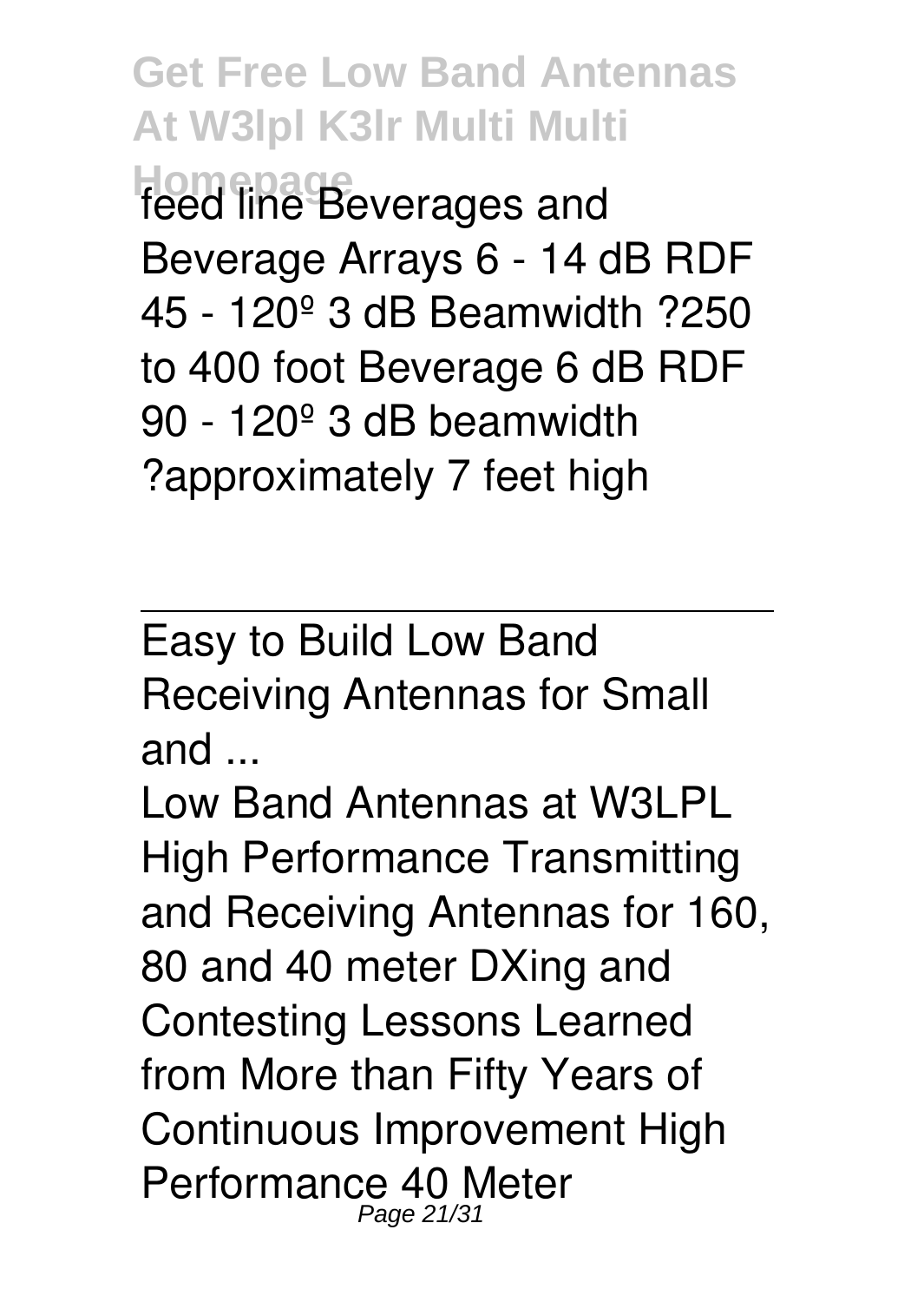**Get Free Low Band Antennas At W3lpl K3lr Multi Multi Homepage** Transmitting Antennas

[MOBI] Low Band Antennas At W3lpl K3lr Multi Multi Homepage High Performance Receiving Antennas 10 to 14 dB RDF 10 dB: 500 to 600 foot Beverage about 7 feet high 11 dB: Two or three close spaced 500 to 600 foot Beverages, staggered 125 feet 12 dB: 4 square array of active or passive short verticals 80 x 80 ft 12 dB: 3 element YCCC tri-band array of short active verticals 120 ft long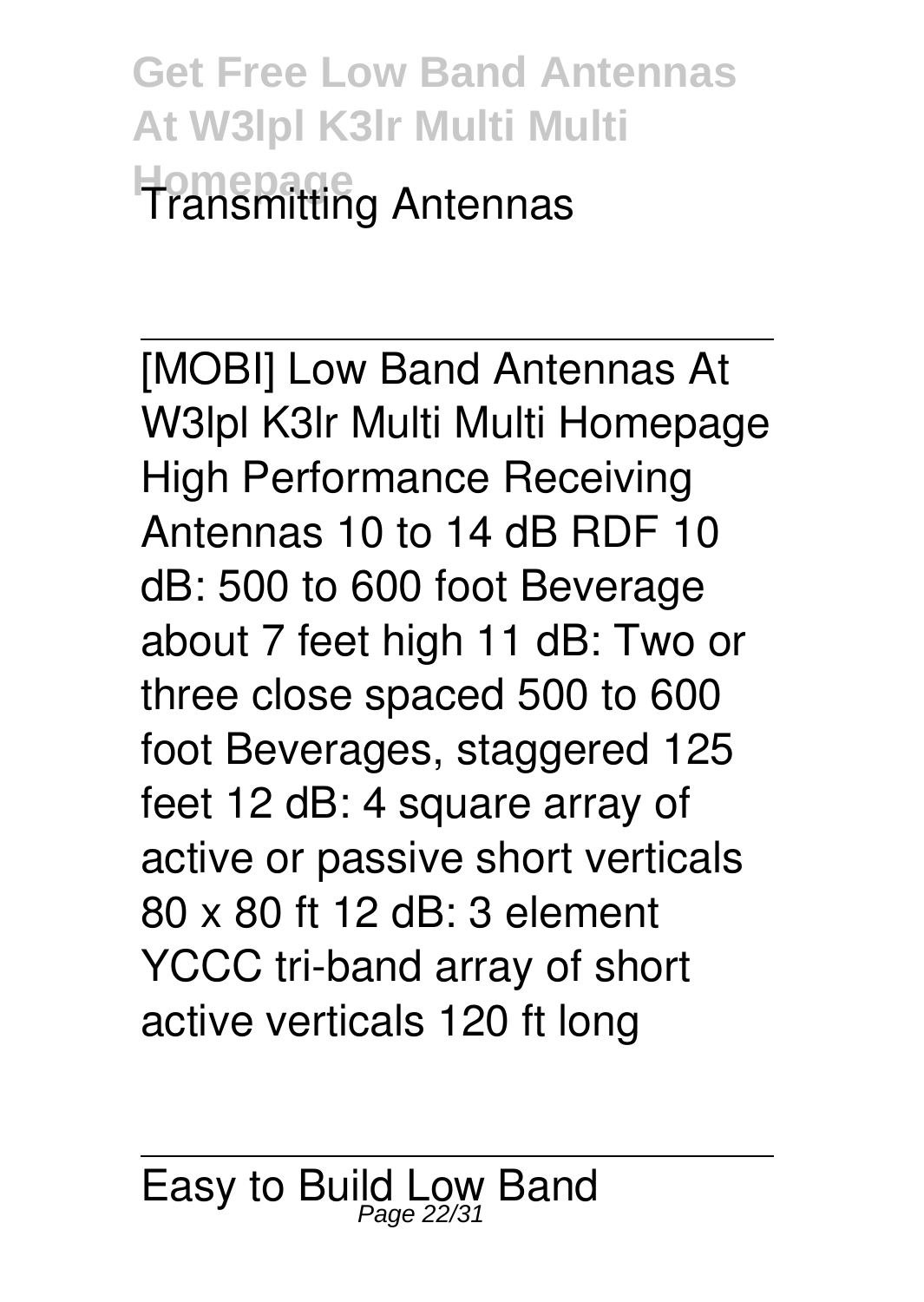**Get Free Low Band Antennas At W3lpl K3lr Multi Multi Homepage** Receiving Antennas for Small and ...

Low Band Antennas At W3lpl K3lr Multi Multi Homepage Low-Band-Antennas-At-W3lpl-K3lr-Multi-Multi-Homepage 2/3 PDF Drive - Search and download PDF files for free On a previous DXpedition by a different team, receiving antennas were located near the low-band transmitting antennas At the end of on-air operations that team Low Band Antennas At ...

[Books] Low Band Antennas At W3lpl K3lr Multi Multi Homepage – If your bey must function for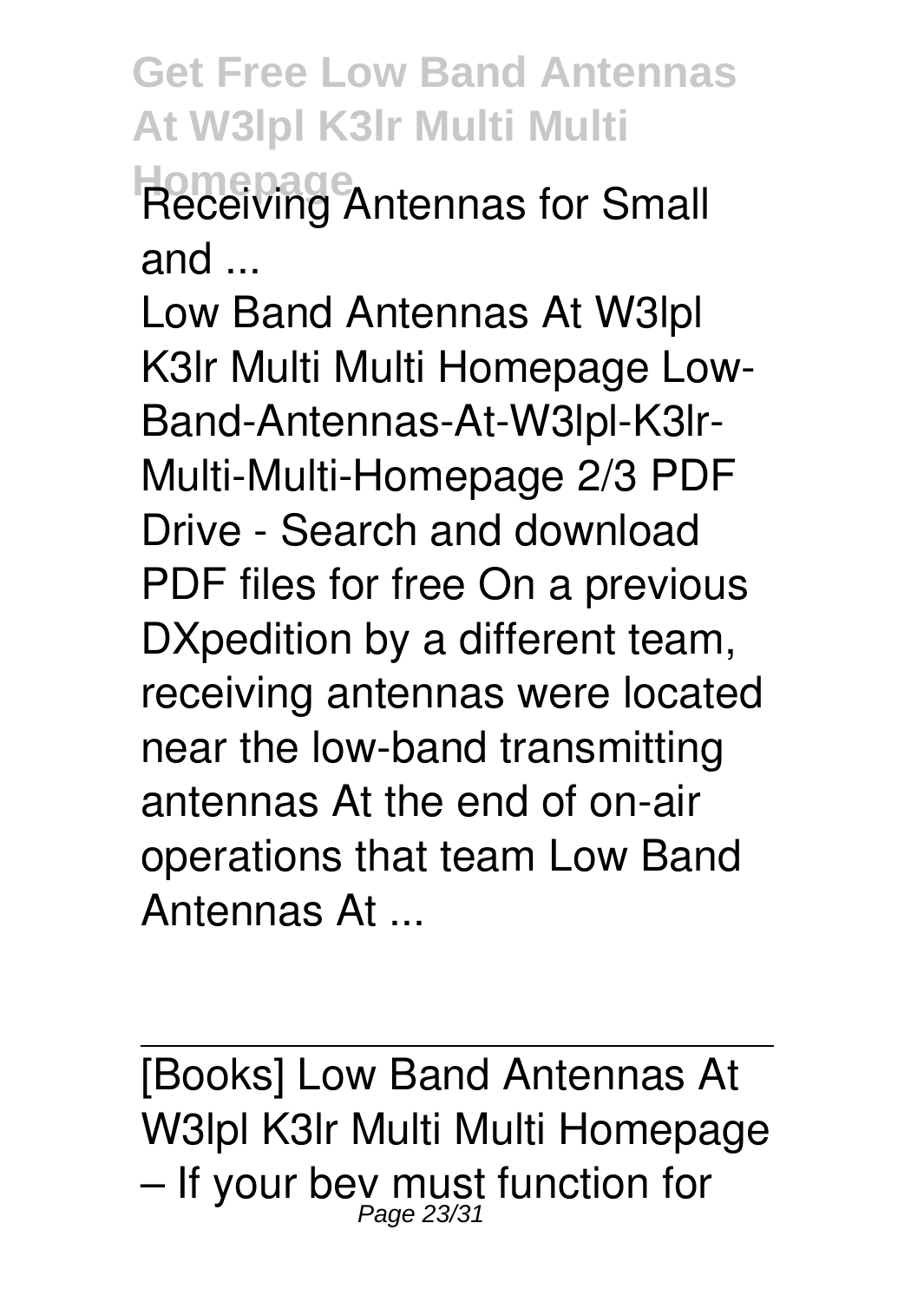**Get Free Low Band Antennas At W3lpl K3lr Multi Multi**

**Homepage** you on all bands (ie 40 80 160) as is usually the case, then I think the 1 or 1.5 wavelength versions above will provide the best overall performance. Again, I cant over emphasize, "whatever u put up that is 200? or longer is going to provide improved low band reception" W3LPL' words cont.

W3LPL Beverage Antenna Construction | HAM Radio site The W3LPL antennas farm: 160 Meters – 4 square vertical array (Comtech switch box) – sloping half wave dipole for the south. 80 Meters – Four 2 element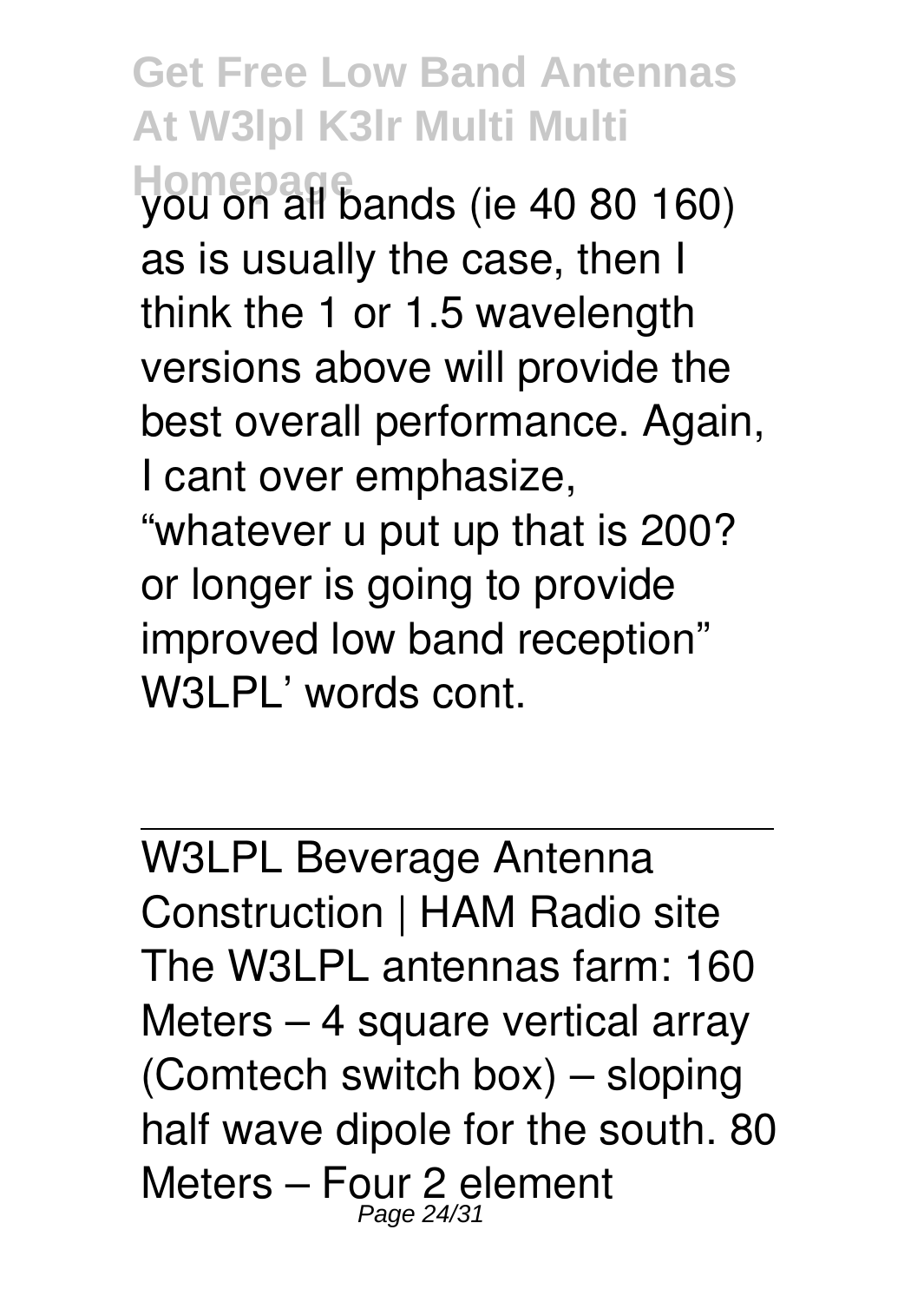**Get Free Low Band Antennas At W3lpl K3lr Multi Multi Homepage** horizontally polarized quads (tops at 50 meters) for the NE, South, SW and West. 40 Meters – Two stacked full size 3 element Yagis (both fully rotatable) on 15 meter booms at 30 and 60 meters. 30 Meters

The W3LPL Antennas Farm | The Daily DX Low Band DX Antennas •The low bands offer DX once the higher bands go quiet •During the last minima (2007 –2010) even 20M struggled to open •40M was a real savior for DXers •160 and 80M had some of the best conditions as well •30M Page 25/31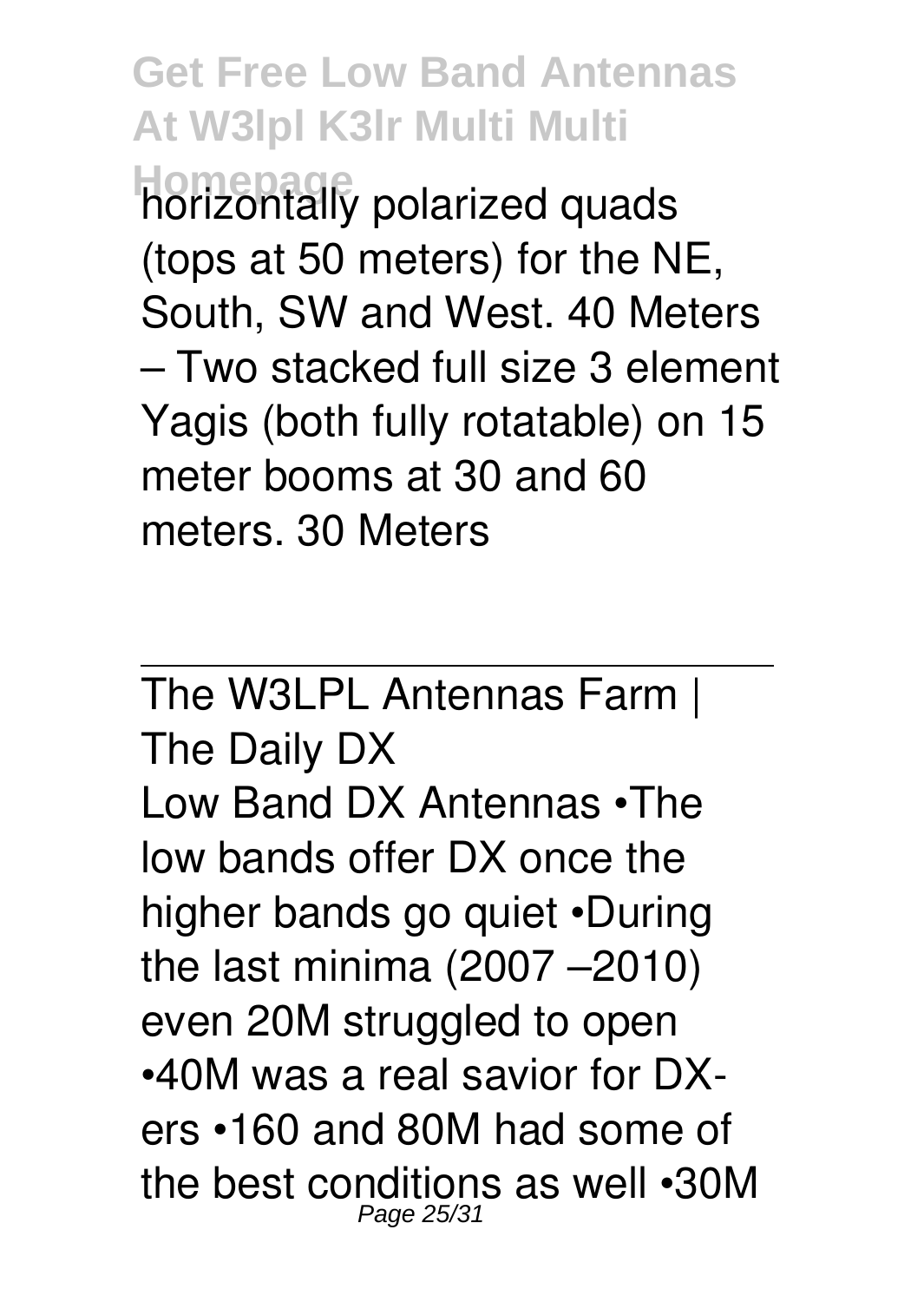**Get Free Low Band Antennas At W3lpl K3lr Multi Multi Homepage** sometimes behaves like 40 and sometimes like 20M

Low Band DX Antennas on a small lot - EBARC Merely said, the Low Band Antennas At W3lpl K3lr Multi Multi Homepage is universally compatible similar to any devices to read. Low Band Antennas At W3lpl Low Band Antennas at W3LPL - K3LR Low Band Antennas at W3LPL High Performance Transmitting and Receiving Antennas for 160, 80 and 40 meter DXing and Contesting Lessons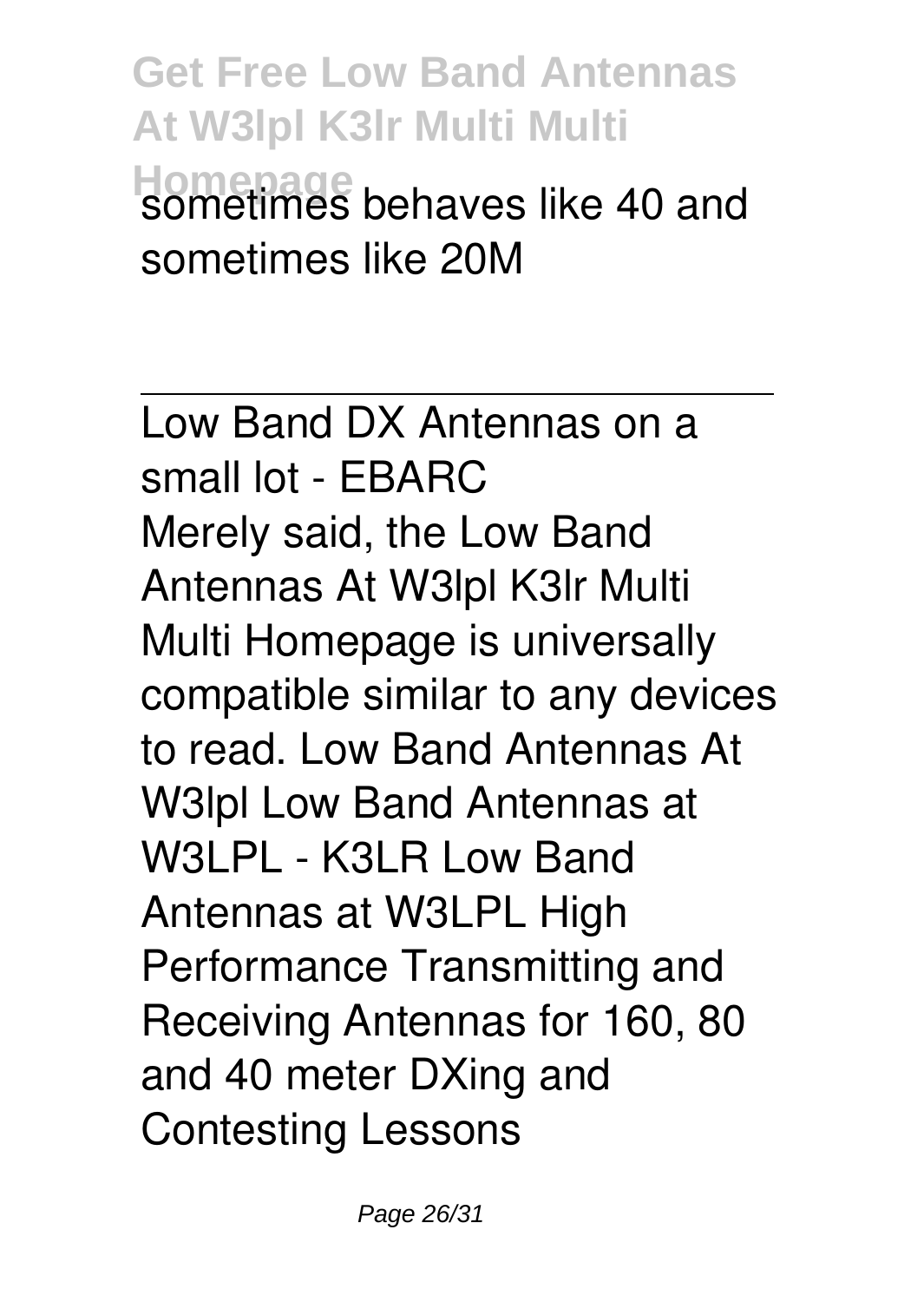**Get Free Low Band Antennas At W3lpl K3lr Multi Multi Homepage**

Low Band Antennas At W3lpl K3lr Multi Multi Homepage Low Band Antennas At W3lpl Low Band Antennas at W3LPL. High Performance. Transmitting and Receiving Antennas for 160, 80 and 40 meter DXing and Contesting. Lessons Learned from More than Fifty Years of Continuous Improvement. High Performance 40 Meter Transmitting Antennas. High horizontally polarized dipole at least 70-100 feet high.

Low Band Antennas At W3lpl K3Ir Multi Multi Homepage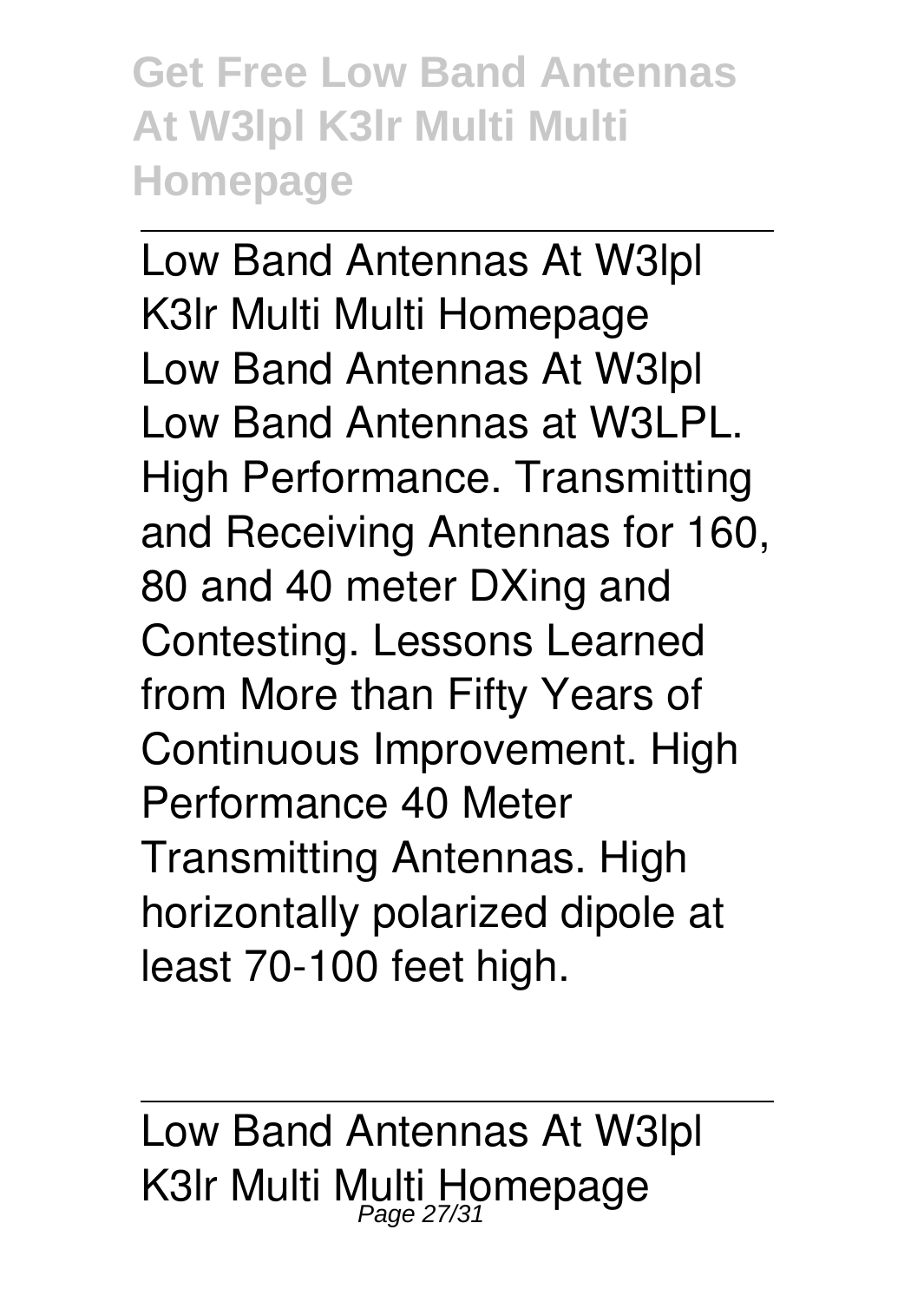**Get Free Low Band Antennas At W3lpl K3lr Multi Multi Homepage** Low Band Antennas at W3LPL yumpu.com Low Band Antennas at W3LPL High Performance Transmitting and Receiving Antennas for 160, 80 and 40 meter DXing and Contesting Lessons Learned from Easy to Build Low Band Receiving Antennas for Small and ... High Performance Receiving Antennas 10 to 14 dB RDF 10 dB: 500 to 600

Low Band Antennas At W3lpl K3lr Multi Multi Homepage Low Band Antennas at W3LPL - K3LR Frank W3LPL presents Low Band Receiving Antennas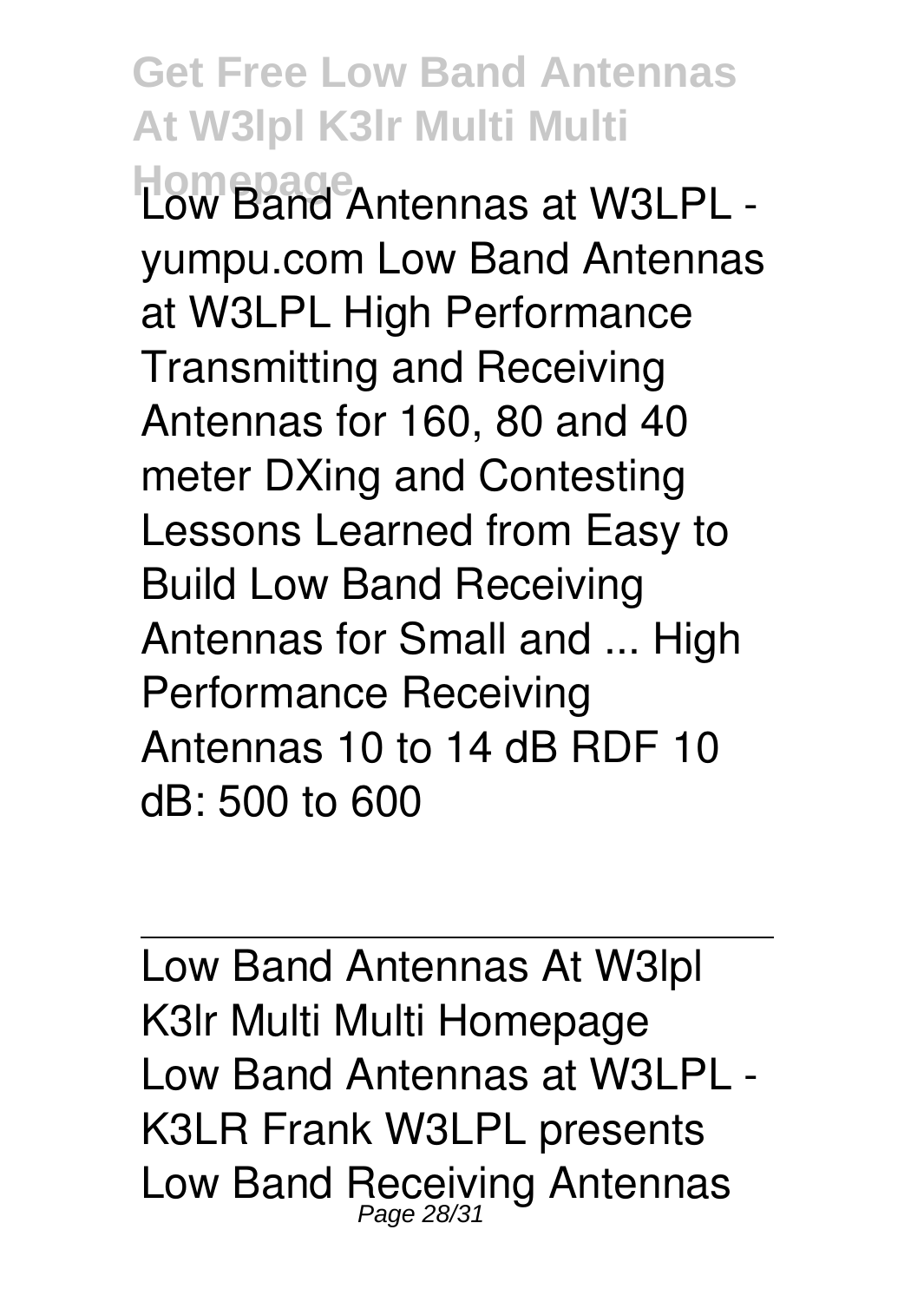**Get Free Low Band Antennas At W3lpl K3lr Multi Multi Homepage** (Galactic Pig Fest @ NR4M - Sep 15, 2018) The slides are available at https://www.contestu niversity.com/wp-c... Low Band Receiving Antennas by W3LPL Low Band Receiving Antennas for Small and Large Lots Small antennas High performance antennas Quantitative performance evaluation Frank Donovan W3LPL .

Low Band Antennas At W3lpl K3lr Multi Multi Homepage of low band receiving antennas is the Directivity Merit Factor (DMF, referred to by ON4UN6) or a better measure, Receiving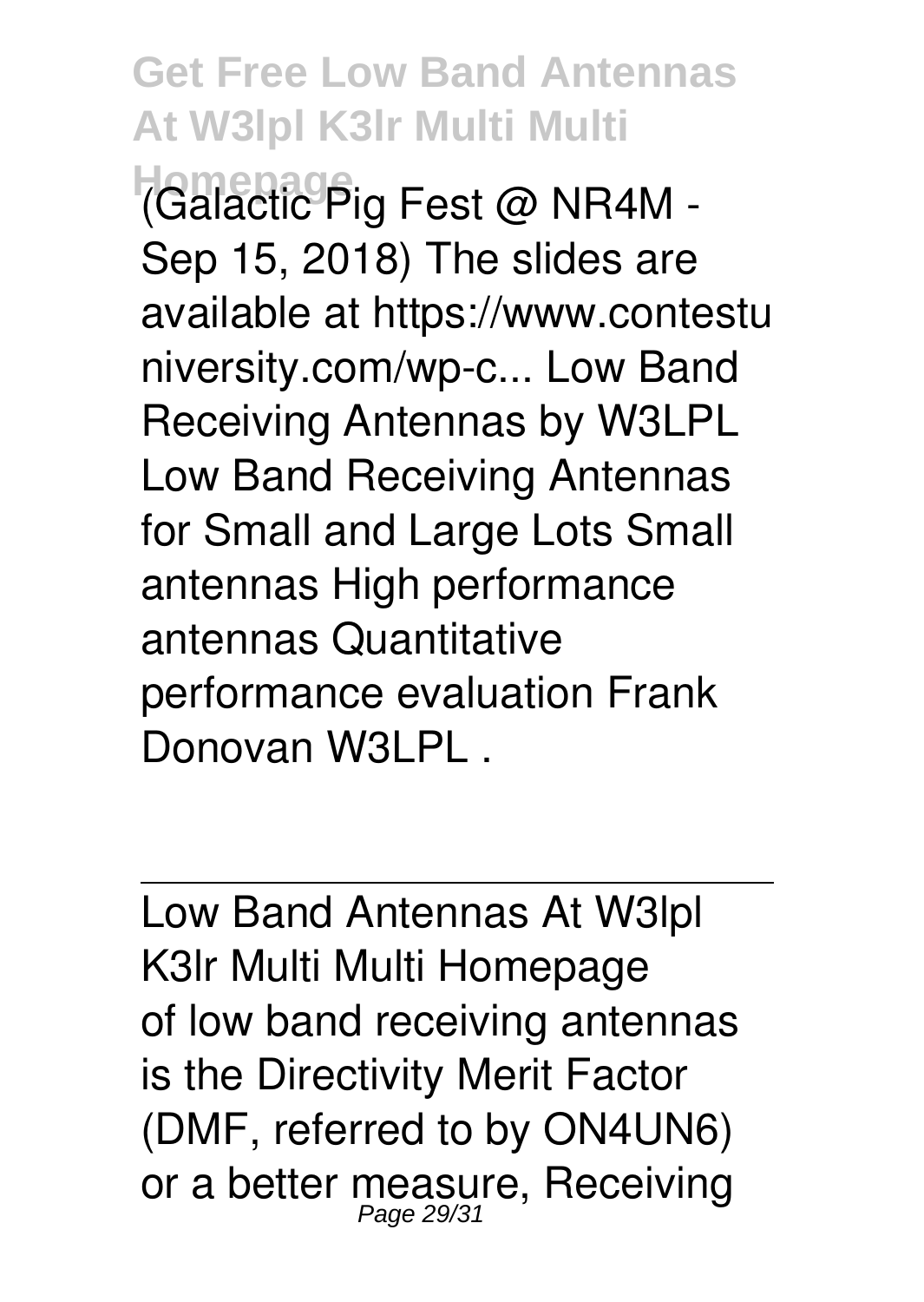**Get Free Low Band Antennas At W3lpl K3lr Multi Multi Homepage** Factor (RDF, the W8JI measure6,7) which is the ratio in dB of the forward gain at a BVARC Newsletter - July 2020 for Eddie--Contest University 2020 W3LPL –"Effective Low

Band Receiving Antennas" @

[DOC] Low Band Antennas At W3lpl K3lr Multi Multi Homepage Note: The top of this page has links to various receiving antennas such as Beverage, "magnetic" loop, and vertical lownoise DX receiving antennas. How Low-noise Receiving Antennas really work This area deals primarily with low noise